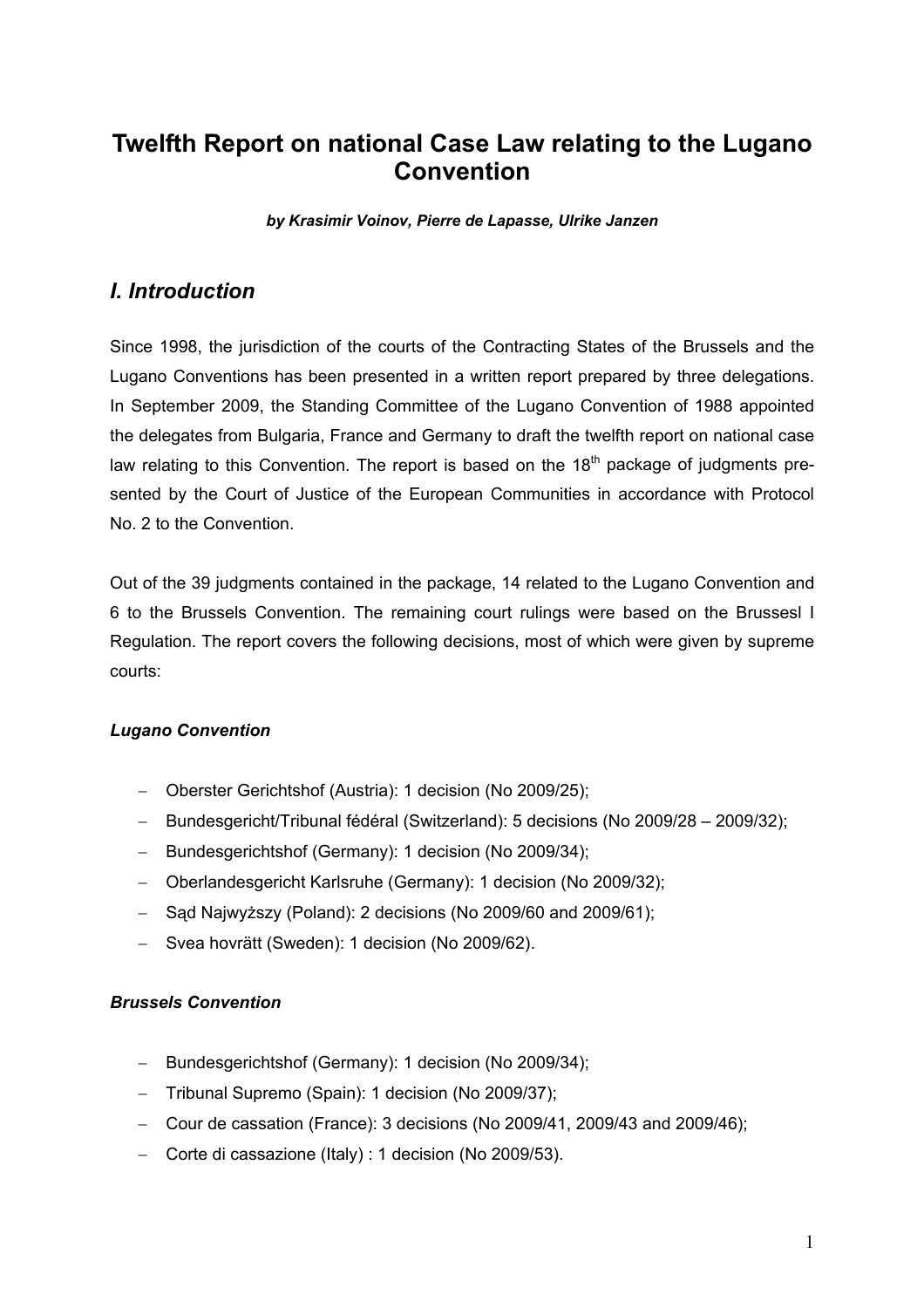#### *Brussels I Regulation*

- − Oberster Gerichtshof (Austria): 2 decisions (No 2009/22, 2009/24);
- − Bundesarbeitsgericht (Germany): 1 decision (No 2009/35);
- − Bundesgerichtshof (Germany): 1 decision (No 2009/36);
- − Oberlandesgericht München (Germany): 1 decision (No 2009/33);
- − Cour de cassation (France): 2 decisions (No 2009/42and 2009/45 ;
- − Court of Appeal (England) : 5 decisions (No 2009/47– 2009/51);
- − Corte di cassazione (Italy): 2 decisions (No 2009/52and 2009/54);
- − Cour d'appel (Luxembourg): 2 decision (No 2009/55 et 2009/56);
- − Court of Appeal (Malta): 1 decision (No 2009/57;
- − Gerechtshof's Hertogenbosch: 1 decision (No 2009/58)
- − Supremo Tribunal de Justica: 1 decision (No 2009/59).

The decisions are reported below, regrouped according to the provisions of the Conventions/the Regulation to which they refer. It should be noted, as always, that the package is primarily based on the decisions sent to the Registrar of the Court of justice in accordance with Article 2 of the Protocol No 2 to the Lugano Convention of 1988. They do not necessarily cover the integrity of supreme court decisions given on rules of the Conventions/the Regulation. Where decisions are based on provisions of the Lugano Convention or the Brussels Convention, it can be presumed in general that – unless the wording has been changed – the reasoning of the courts would probably be the same under the new Lugano Convention. The report will highlight where a case would have been decided differently under the new Convention (and under Brussels I in so far as the provisions are identical).

#### *II. Overview of the case law*

The decisions in the package cover a large number of provisions of the Conventions/Regulation. However, it can be said that they focus on jurisdiction issues and in particular Article 5(3) of the instruments.

## **Title I – Scope of the Convention/the Regulation**

Some decisions are very brief in affirming the applicability of the Regulation. E. g. the judgment of the German Bundesarbeitsgericht (No 2009/33, see p. 25 below) states that an action brought against a former employer for contribution to a specific pension fund (Zusatz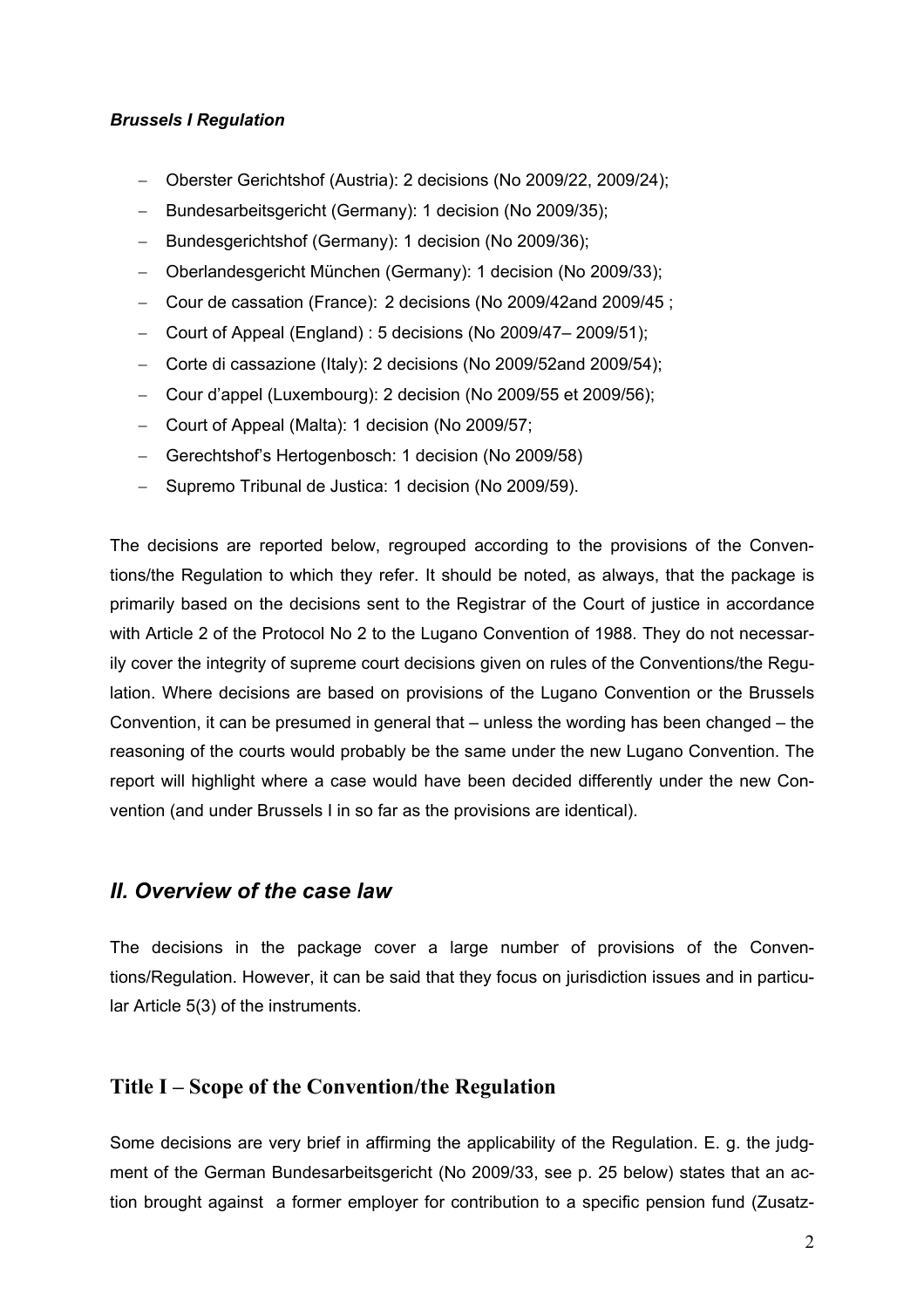versorgungskasse des Baugewerbes) did not fall within the term "social security" (Article  $1(2)(c)$  as interpreted in ECJ judgment Gemeente Steenbergen v Luc Baten<sup>1</sup> where the ECJ had ruled that the meaning of "social security" in the Brussels Convention had to be interpreted in accordance with Article 4 of the Regulation (EEC) No 1408/71<sup>2</sup>. The report focuses on elements of the cases that may be of general interest and do not rely on specificities of the national system under which the decision was made.

## *Article 1(1): Civil and commercial matters*

### Judgment of the Oberster Gerichtshof (Austria) of July 16<sup>th</sup> 2008 (No 2009/26)

#### *Facts of the case*

*This case relates to antitrust proceedings before the Austrian courts. The parties were an Austrian body governed by public law representing among others the Austrian woodprocessing industry and a German body governed by public law concerned with the man*agement of the Bavarian state forest. The Austrian statutory body applied for provisional *measures claiming violations of Austrian antitrust-laws by the German statutory body. It argued German competitors were unduly favoured by the German statutory body in the sale of woods, leading to a competitive disadvantage of Austrian companies (who, according to the submission of the plaintiff, had difficulties of supply as well as of resale of wood).* 

The dispute touched upon a number of interesting legal issues in the context of the enforcement of antitrust rules through civil proceedings, covering both private international law (rules on jurisdiction and applicable law) and (Austrian) substantive antitrust law. This report is only concerned with issues of jurisdiction governed by the Regulation; aspects of Articles 5(3) and 31 of the Regulation (Articles 5(3) and 24 of the Lugano Convention) are discussed below (cf. p. 11 and 29).

The Austrian Oberster Gerichtshof had to decide whether the proceedings concerned civil and commercial matters (Article 1 of the Regulation) as the subject matter involved antitrust law – an area that could be regarded as a matter of public law and protecting public interests - and both parties were bodies governed by public law. The court held that the Austrian statutory body was not acting in a sovereign capacity and had no procedural or substantive rights other than those of a private party. The court referred to the ECJ judgment Verein für Kon-

1

<sup>&</sup>lt;sup>1</sup> C-271/00 [2002] ECR I-10489.

 $2^2$  Regulation of the Council of 14 June 1971 on the application of social security schemes to employed persons and their families moving within the Community, OJ 1971 L 149/2 of 5/7/1971, as amended.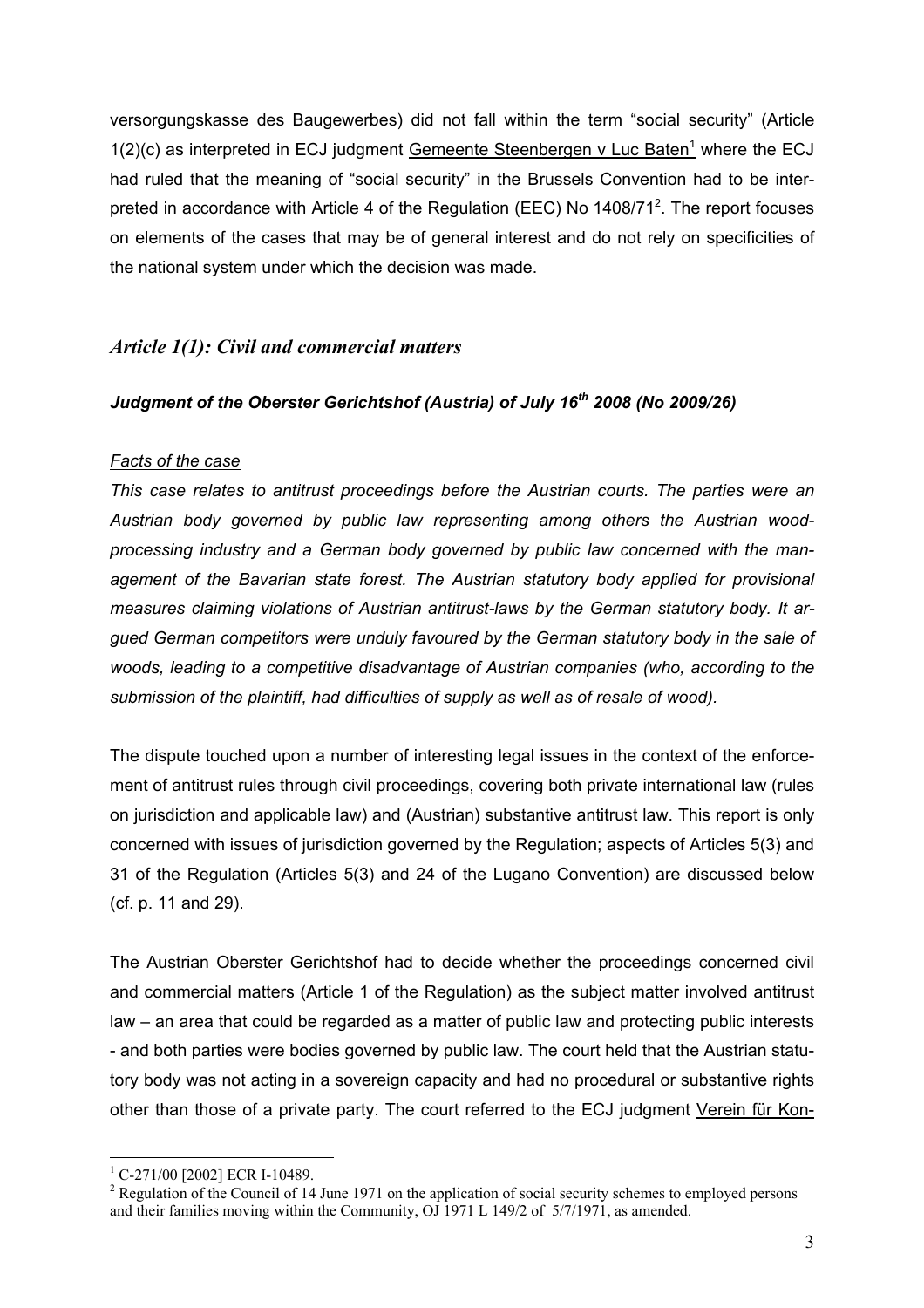sumenteninformation v Henkel<sup>3</sup>, stating that only if a body governed by public law was acting in the exercise of sovereign powers, actions involving a body governed by public law fell outside the scope of the Brussels Convention. The proceedings were comparable to an application for an injunction under the Austrian Act against Unfair Commercial Practices (UWG) and should be considered as civil law matters.

### **Judgment of the Court of Appeal (Malta) of January 9th 2007 (No 2009/57)**

### *Facts of the case*

*The appeal was filed by Zeturf Ltd against a decision declaring enforceable, following a request made by the French company GIE Pari Mutuel Urbain (PMU), a judgment of the Cour d'appel de Paris. PMU held a monopoly for taking horse bets in France and had - successfully – obtained a judgment of the Cour d'appel ordering Zeturf Ltd. to cease taking online bets on horse races organised in France<sup>4</sup> .* 

The applicant invoked, inter alia, the inapplicability of the Regulation to the case in accordance with Article 1(1) of the Regulation, considering it to deal with administrative matters. The court referred to doctrine relating that there is no definition in the Brussels-Lugano regime of the term "civil and commercial matters" but the European Court of Justice has ruled that it is to be given an independent interpretation. In the judgment was mentioned that the legal systems of the civil law Brussels-Lugano States generally recognised a distinction between public and private law and it was clear that it was private law which includes "civil and commercial matters". The court referred to ECJ judgment Gemeente Steenbergen v Baten<sup>5</sup>, which adopted an independent interpretation that differed from various concepts whilst at the same time tried to harmonise them. The most important element in determining whether the present case relates to "a civil (or) commercial matter" or to "(an) administrative matter(s)", was that one must consider the powers exercised by each of the parties. If these powers were in excess of or superior to the rights/powers normally exercisable by private persons in their relationship with each other, the matter could not be precisely considered as a civil or commercial issue.

The court stated that in the proceedings before the French Court, the company against which the appeal was filed did not act within the sphere of private law which regulated business,

<sup>1</sup> <sup>3</sup> Case C-167/00 [2002] ECR I-8111.

<sup>&</sup>lt;sup>4</sup> It should be noted that the decision of the Cour d'appel has been annulled by decision of the Cour de Cassation of 10 July 2007 by reason of the fact that the Cour d'appel had not examined in how far the public policy considerations, on which the monopoly for PMU in France was based, were also safeguarded sufficiently by the reglementation of the State in which Zeturf was established (Malta).

<sup>&</sup>lt;sup>5</sup> Case 271/00 [2002] ECR I-10489.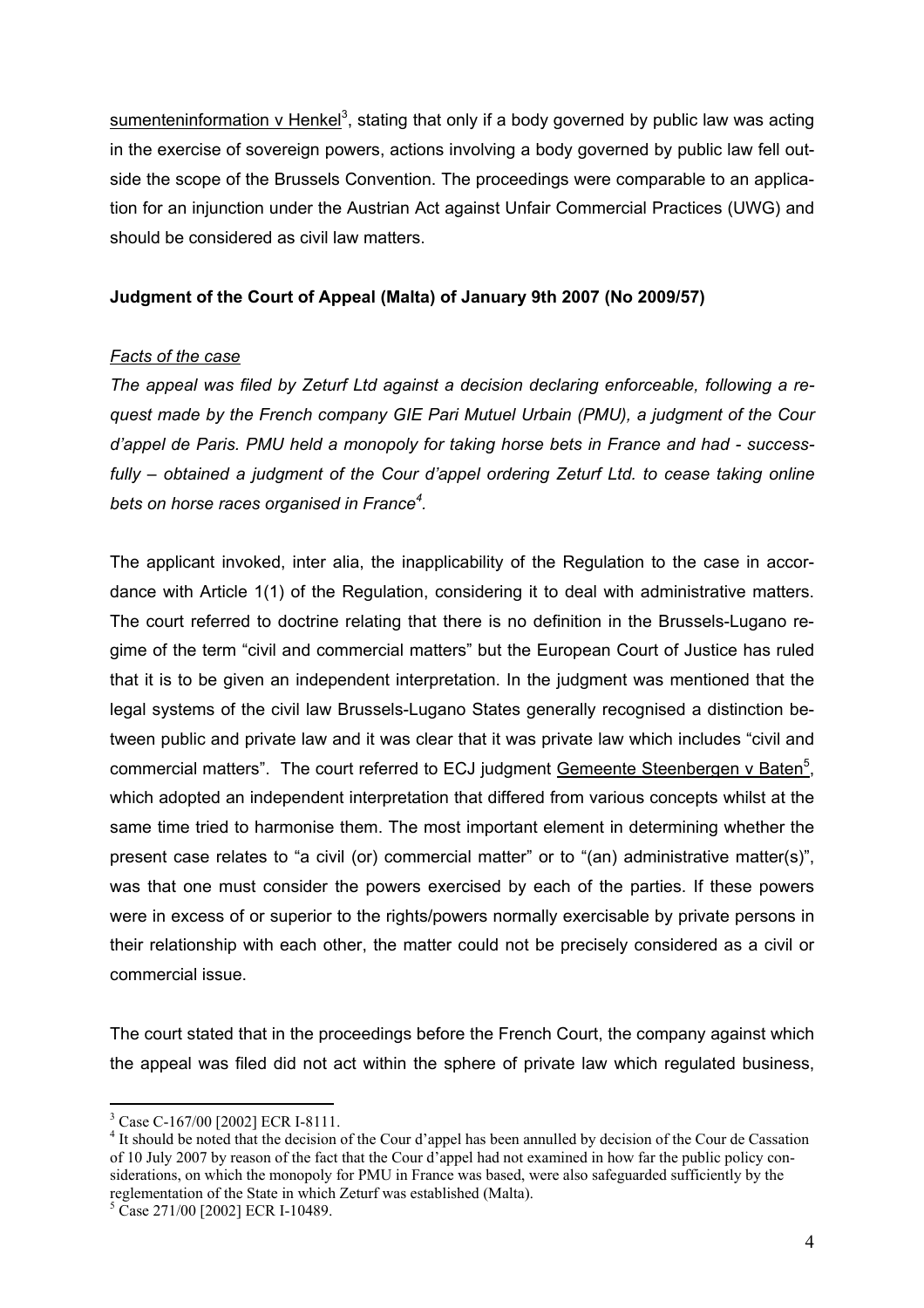whether civil or commercial, between private persons, but rather in the sphere of public law, in order to protect the monopoly in the interest of the French *ordre public*. It concluded that the subject matter of the judgment of the Cour d'appel de Paris did in reality fall within the realm of public law and was therefore excluded from the scope of the Regulation.

At first sight, it appears that the Maltese court took a more restrictive a view on the scope of the Regulation than the Austrian Oberste Gerichtshof.

## **Judgment of the Tribunal federal (Switzerland) of May 15th 2009 (No 2009/31)**

## *Facts of the case:*

*Within the framework of the sale of a company owned indirectly by a Spanish holding company, A, an independent businessman and a British citizen residing in Geneva, was concerned by inquiry proceedings conducted by the Madrid national high court (Audiencia Nacional de Madrid). Under those criminal proceedings, the Spanish high court ruled that A, as a profit-making participant in the operation, had to pay an amount of 13 million dollars, with the further proviso that the criminal charges initially brought against him had been dropped.* 

*On the basis of the ruling, the company in whose favour the ruling has been made asked the competent Swiss courts to order exequatur of the decision made in Spain. A appealed against the exequatur on the grounds that the Swiss judges were mistaken in considering that the obligation under which he was placed was a civil sentence coming within the field of the Lugano Convention.* 

## Question concerning law:

Can a ruling involving sentencing made by a criminal court be considered as a decision of a civil or commercial nature within the meaning of article 1 of the Convention?

#### Reply to the question concerning law and grounds for the decision:

The federal court ruled that the Lugano Convention applies in civil and commercial cases, whatever the nature of the courts, i.e. it also applies to a civil ruling issued by a criminal authority. The court noted that, in its ruling, the Audiencia Nacional expressly declared that A was to be considered as a liable civil person, adding that the fact that the criminal charges brought against him had been dropped did not prevent civil proceedings from being taken against him. On the basis of these findings, the federal court ruled against the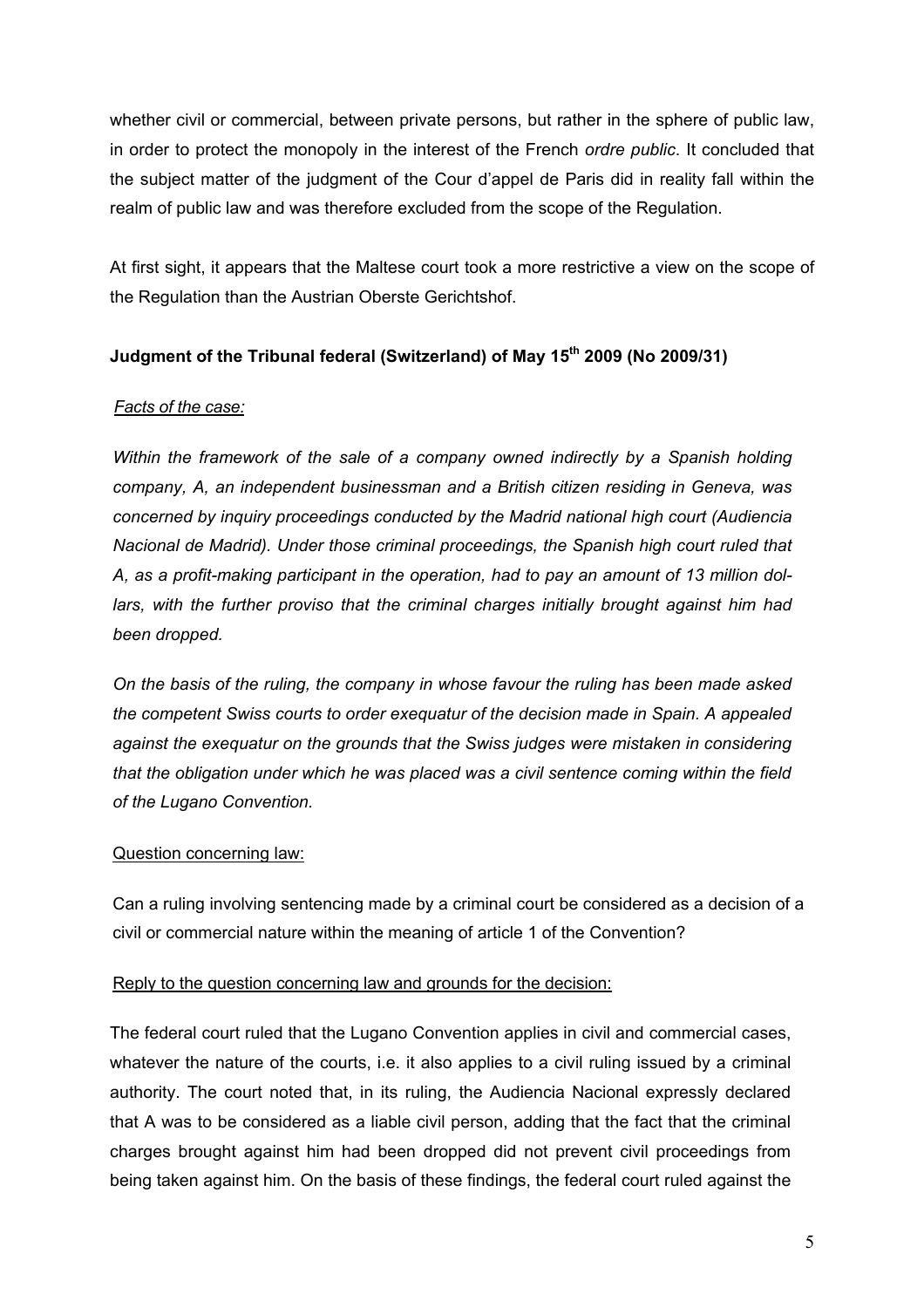appeal lodged by A against the decision granting exequatur of the decision made by the Spanish court.

### New convention:

The list of exclusions set out in article 1 of the Convention was not changed during its revision and the solution would be the same within the framework of application of the revised Convention.

### **Judgment of the Cour de cassation (France) of December 18h 2007 (No 2009/40)**

### *Facts of the case:*

*A company leased commercial premises in Geneva to a physical person residing in France. A Swiss court declared the lessee bankrupt, and the amounts due to the lessor were accepted as part of the bankruptcy procedure. After closure of the bankruptcy procedure, the lessor lodged a claim against the lessee for payment of the amounts due, before the French court competent for the area in which he resided. The lessee raised the point that the French court was not competent to hear the case, on the grounds that the action lay outside the scope of application of the Lugano Convention (article 1). When asked to examine the case, the Court of appeal declared that the French courts were not competent to hear the case, as the dispute lay outside the scope of application of the Lugano Convention, but came under the specific procedure set out in the Swiss federal law dated 11 April 1889 attributing in particular to the Office des poursuites (Debt collection office) the task of drawing up an order to pay, as from which the debtor can oppose the order and contest his return to better fortune.*

#### Question concerning law:

Delimitation of the field of application of the Lugano Convention between the bankruptcy procedure *stricto sensu* and the actions and decisions indirectly linked to it.

## Reply issued by the Court of cassation

The Court of cassation quashed the ruling issued by the Court of appeal on the grounds that *"an action to recover a debt accepted as part of the liabilities under a collective procedure concerning the debtor, brought before the courts by the creditor after closure of that procedure, does not stem directly from the bankruptcy and is not closely linked to the framework of the collective procedure"*. On the basis of this finding, the Court of cassation stated that the action in question does not lie outside the field of application of the Lugano Convention.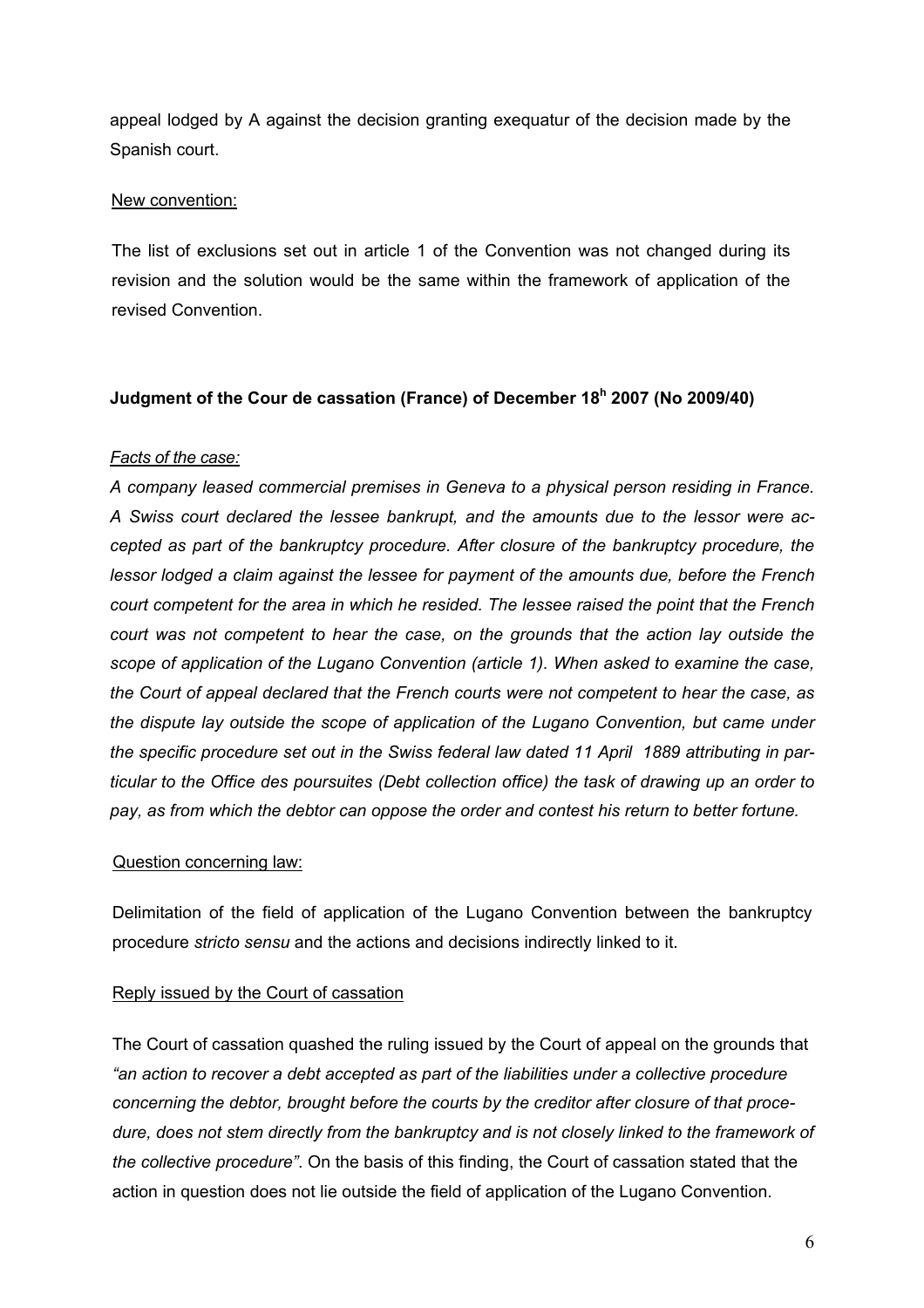In adopting this solution, the Court complies with the autonomous interpretation given by the European Court of Justice to article 1 *(CJCE 14 Oct. 1976, case 29/76 Eurocontrol),* which requires making a distinction between bankruptcy procedures stricto sensu, and the actions and decisions linked to such procedures. For the latter also to lie outside the scope of application of the Convention, they must *"stem directly from the bankruptcy and be closely linked to the framework of a procedure involving liquidation of assets or court-appointed receivership" (CJCE, 22 Feb. 1979, Gourdain vs. Nadler, case 133/78).* This solution presents the advantage of not concentrating competence for a bankruptcy procedure in a single location. Nonetheless, the two conditions imposed by the Court of Justice to exclude an action stemming from bankruptcy law would seem difficult to implement, and hence to constitute a source of legal uncertainty, with the further proviso that regarding bankruptcy, it is difficult to grasp how actions can be independent, as they can have an effect on one another.

### New Convention:

The revision of the Lugano Convention did not modify the terms of article 1. Hence the solution given within the framework of the revised Convention; thus, the solution would remain unchanged.

## *Article 1 (2) No 1: wills and succession*

## **Judgment of the Bundesgericht (Switzerland) of December 18th 2008 (No 2009/30)6**

#### *Facts of the case*

1

*The plaintiff, living in Pakistan, sued against a Swiss Bank requesting information about the bank account of his deceased father. The request was based on the fact that the plaintiff was an heir of the deceased bank client; the bank refused to disclose the information as long as the other heirs, with whom the plaintiff was in disagreement, had not consented to the disclosure.* 

The Bundesgericht had to decide whether or not the proceedings concerned "wills and succession" (Article 1 (2) No 1 of the Lugano Convention). According to the Bundesgericht, rights against third parties acquired by the heir *causa mortis* fall within the scope of the Lugano Convention if those rights had been part of the deceased's property at the time of his or her death. In that case the existence and the content of the alleged rights were not governed by the law applicable to succession. As the court pointed out, the question whether a

 $6$  The case was reported orally by the Swiss delegate at the  $16<sup>th</sup>$  Session (7/8 September 2009).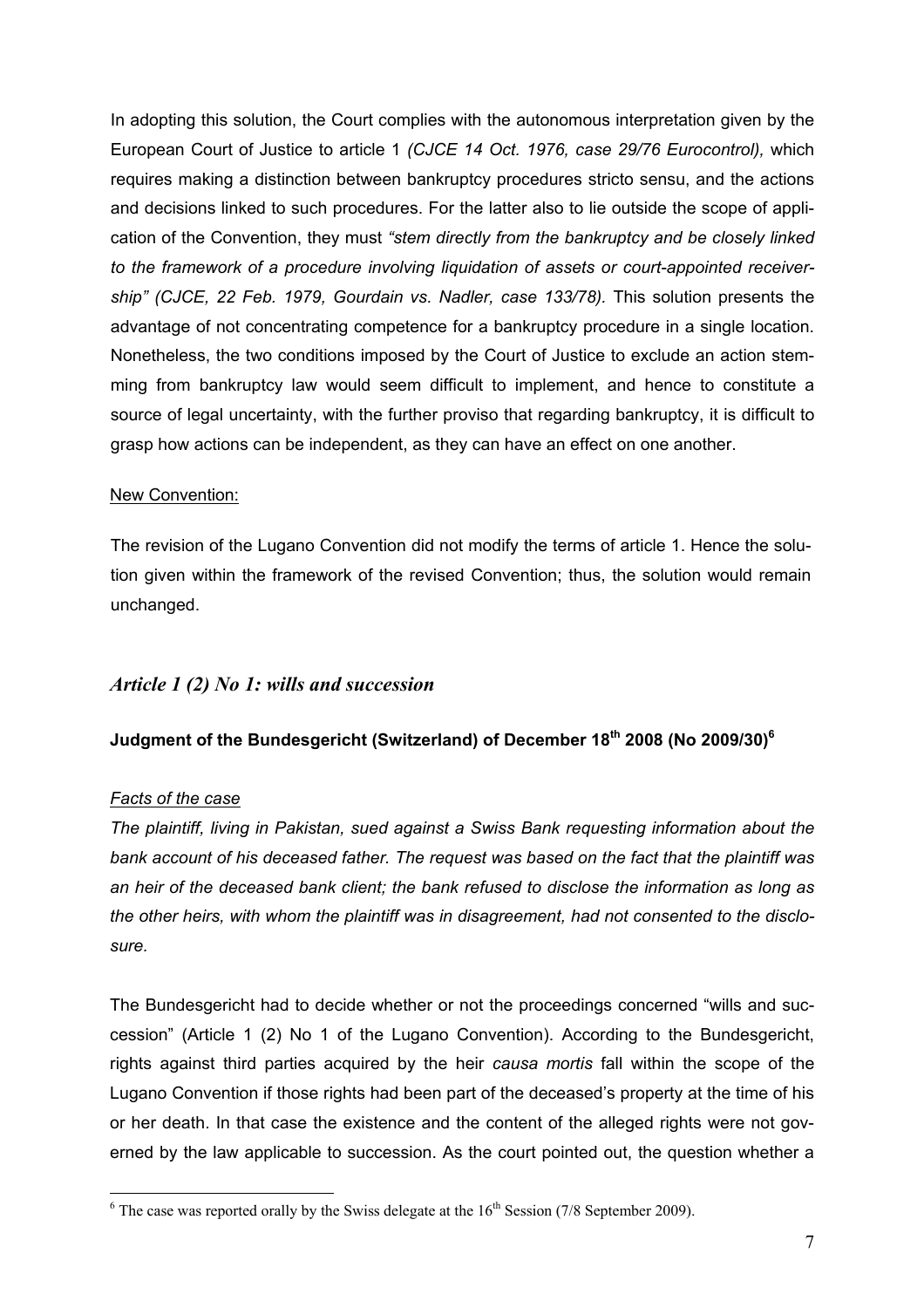right to information existed had to be judged according to the law applicable to the contractual relations having existed between the Swiss bank and the deceased, and was therefore no matter of "wills and successions". The question whether or not the plaintiff was an heir was *in casu* only a preliminary question. The Bundesgericht conceded that the heir might have an additional right of information against the bank based on the law of succession, which would then not fall within the scope of the Lugano Convention, but underlined that this did not affect the applicability of the Convention to the contractual claim.

Another issue of scope – connected to Article 2 of the Lugano Convention – was raised by the fact that only the defendant, but not the applicant, was domiciled in Switzerland. In addition, the defendant had made use of the possibility to include the siblings of the applicant into the proceedings by way of a third party intervention, and to leave the continuation of the proceedings to those third parties, all domiciled in Pakistan. The Bundesgericht held that Article 2(1) of the Lugano Convention was applicable, following the ECJ judgment Owusu v Jackson<sup>7</sup> according to which the (Brussels) Convention solely required the defendant, but not the plaintiff, to be domiciled in a Contractual State as long as there was another international element involved.

## *Article 1 (2) No 4 of the Brussels Convention: arbitration*

## **Judgment of the Bundesgerichtshof (Germany) of February 5nd 2009 (No 2009/37)**

#### *Facts of the case*

*The parties had concluded an arbitration agreement. Under the agreement, if the arbitration court had given a ruling in favour of one of the parties, the other party was obliged to deposit a security for the amount awarded to him or her, if so requested by the beneficiary of the arbitration decision. The parties had brought their dispute to the arbitration court, which had ruled that the applicant had to pay a certain amount of money to the defendant. A Dutch court issued a provisional measure ordering the applicant to make the deposit pending the enforcement of the arbitration ruling. The German court had to decide whether or not this Dutch provisional measure had to be declared enforceable under the Brussels Convention.* 

The Bundesgerichtshof held that the case in question did not concern arbitration in terms of Article 1 of the Brussels Convention. The Bundesgerichtshof referred to the ECJ judgment Van Uden Maritime BV v Kommanditgesellschaft in Firma Deco-Line<sup>8</sup> in which the European

1

<sup>7</sup> Case C-281/02 [2005] ECR I-1383.

<sup>8</sup> Case C-391/95 [1998] ECR I-7091.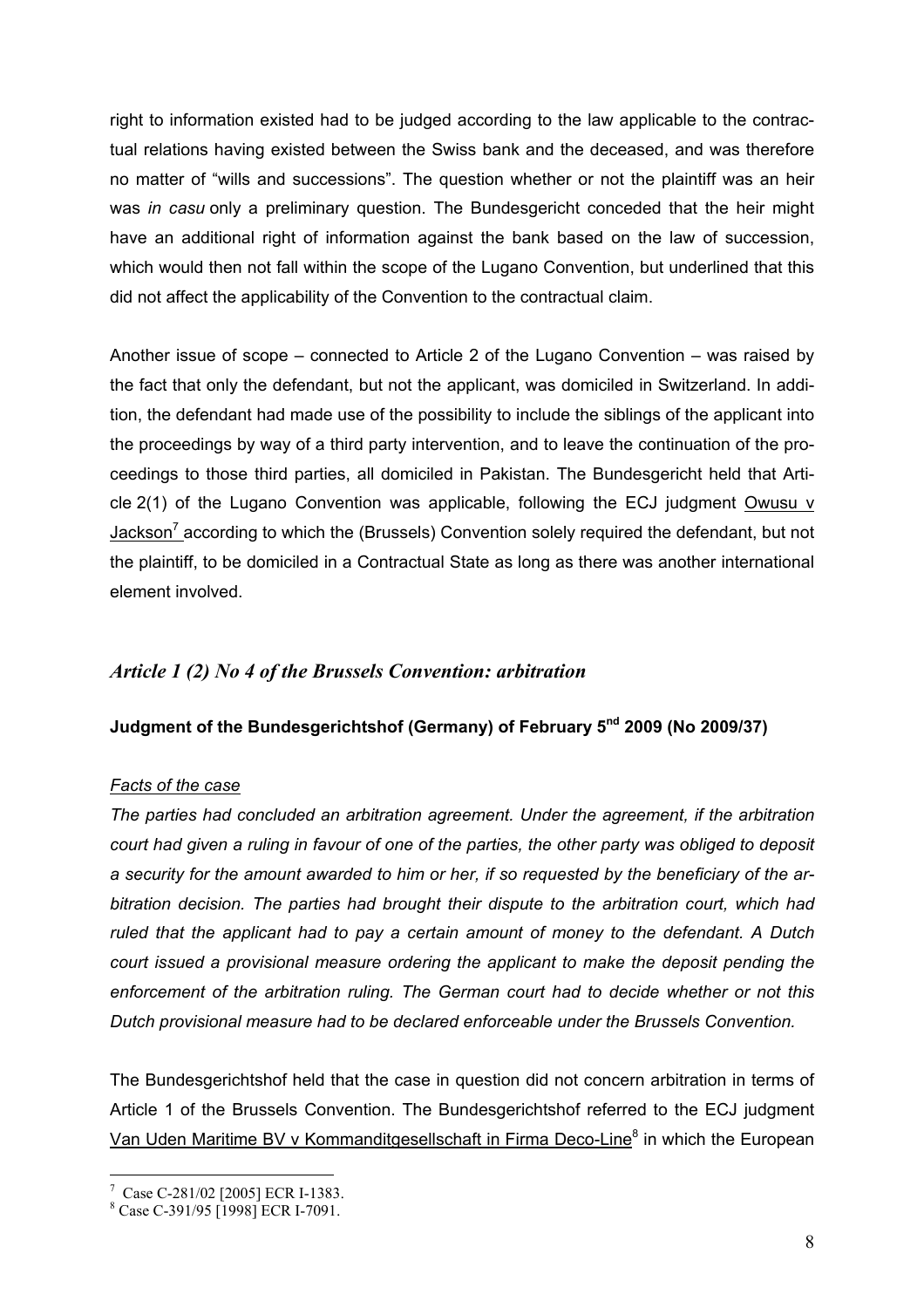Court of Justice had held that provisional measures were not in principle ancillary to arbitration proceedings but were ordered in parallel to such proceedings and were intended as measures of support, concerning the protection of a wide variety of rights. Their place in the scope of the Convention was thus determined not by their own nature but by the nature of the rights which they serve to protect. The Bundesgerichtshof found that Dutch judgment did not affect the arbitration award but was merely based upon the contractual obligations between the parties. The arbitration award was neither verified by nor incorporated into the judgment. Furthermore, the Dutch judgment did not enforce the arbitration award and did not, therefore, fall outside the scope of the Convention.

## **Title II – Jurisdiction**

## *Article 5(1): Jurisdiction in matters relating to contract*

A number of decisions had to deal with the application of jurisdiction rules in connection with publications or advertisements on the internet. Some of those decision concerned contractual matters (Article 5(1) or Article 15 of the Regulation or the corresponding provisions of the Conventions). Others dealt with Article 5(3) of those instruments. No uniform approach can be found. Whereas the Austrian Oberster Gerichtshof and the Svea hovrätt seem to focus on the fact that websites are accessible anywhere (see decision 2009/25 below), others (e. g. the German Oberlandesgericht Munich) tend to apply additional limitative criteria (see decision No 2009/33 below). Several preliminary questions are pending at the ECJ at the moment, which will hopefully give some guidance in this very difficult topic.<sup>9</sup>

## **Judgment of the Cour de cassation (France) of July 9th 2008 (No 2009/42)**

#### *Facts of the case:*

1

*A French company concluded an outline contract granting a Polish company exclusive distribution rights for its products in Poland and Slovakia. On hearing a claim lodged by one of the parties, a court of appeal applied Polish law, as stipulated in the contract.* 

<sup>&</sup>lt;sup>9</sup> E. g. cases C-509/09, eDate Advertising v X, OJ 2010 C 134 p. 14 concerning (i. a.) Article 5(3) of the Regulation; C-585/08, Pammer v Reederei Karl Schlüter, OJ 2009 C 44 p. 40, and C-144/09, Hotel Alpenhof v Oliver Heller, OJ 2009 C 153 p. 26, concerning Article 15(1)(c).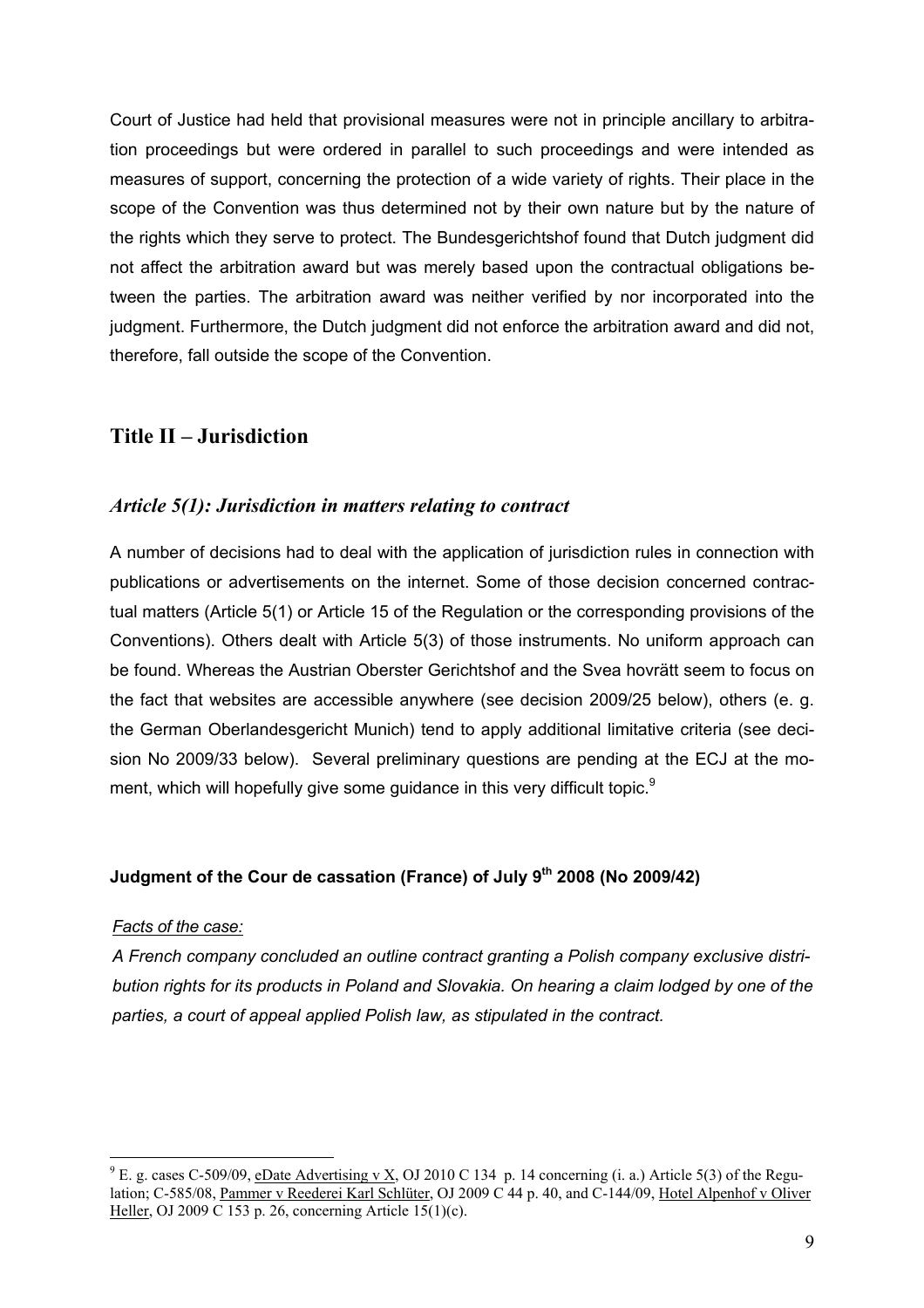#### Ruling and grounds for the ruling:

In view of article 5 § 1 of EC regulation No. 44/2001, the court of cassation quashed the ruling, noting that *"in cases not involving sales contracts or contracts covering services provided, the location of the obligation that is used as a basis for a claim concerning determination of legal competence, must be set in conformity with the law governing litigation obligations in accordance with the rules concerning conflicts for the courts before which such claims are brought".* As a result, it is the provisions set out in article 5-1 a) of the regulations that are applicable, and not that of article 5-1 b).

#### New convention:

The revision of the Lugano convention led, along the lines of regulation No. 44/2001, to adding to article 5 a place of competence concerning sales of goods. This means that the addition provides at least a partial solution to the difficulties linked to application of the *Bloos-***Tessili jurisprudence, by virtue of which the notion of "obligation used as a basis for the** claim" must be determined under the rules governing conflict of laws for the judge hearing the case. In spite of the addition of a specific place of competence covering sales contracts, difficulties remain, as is shown by the ruling in question. In the light of the difficulties, and as suggested by certain delegations in their reply to the green book concerning revision of the Brussels I regulations, such revision could provide an opportunity to add other types of contracts to the list of contracts set out in article 5, and for which specific places of competence would be created (contracts covering exclusive procurement, contracts covering transport of goods, franchise contracts, representation contracts, etc.). Thus, taking into account the number of contracts listed for which specific places of competence would be determined, the reference to the notion of "obligation used as a basis for the claim" would no longer be of any use, with the further proviso that article 2 § 1 would be applicable to litigation concerning a contract not listed in article 5.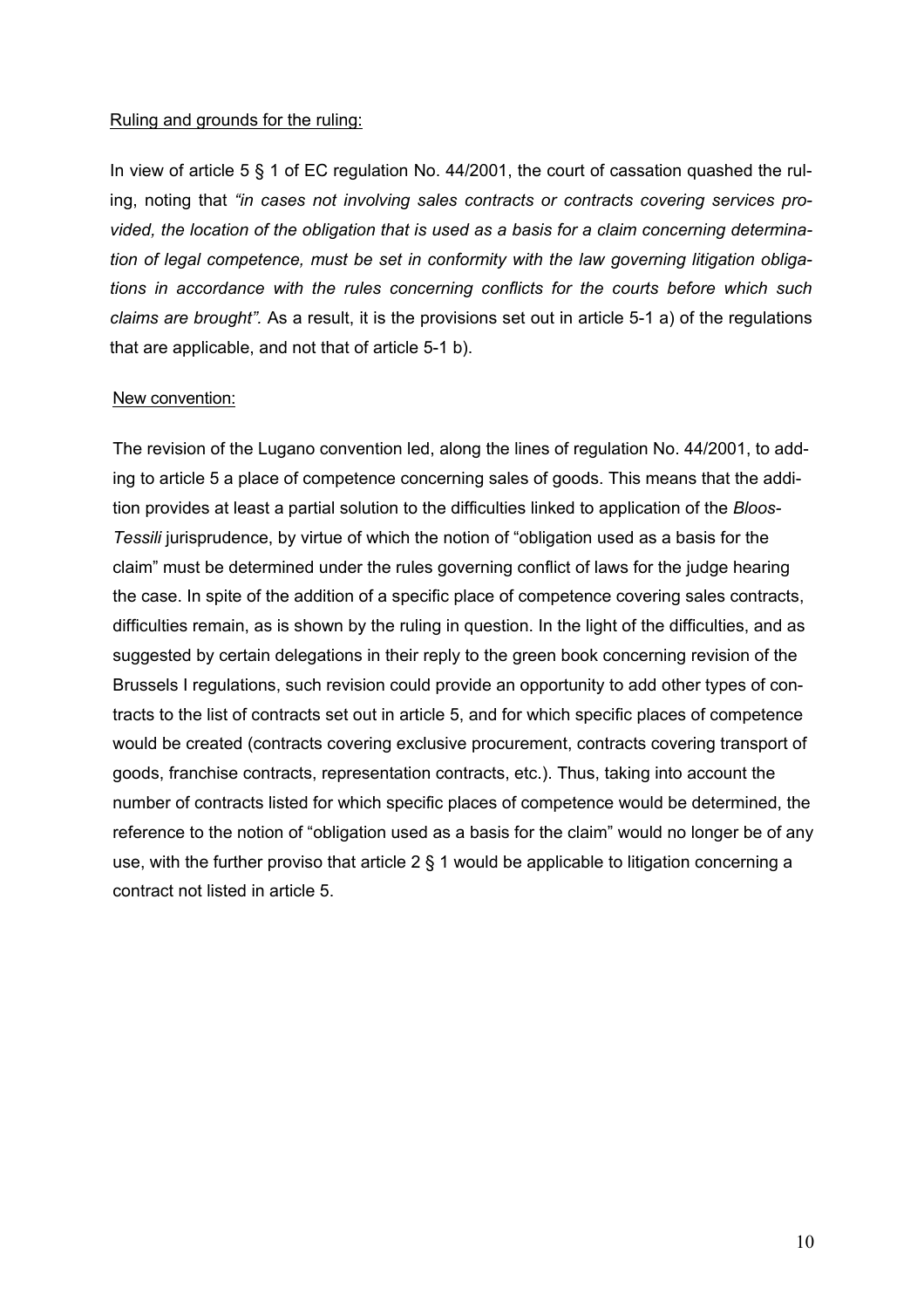## *Article 5(3): Jurisdiction in matters relating to tort, delict or quasi-delict*

#### **a) Cases related to publications or advertising in the internet**

### **Judgment of the Oberster Gerichtshof (Austria) of February 20<sup>th</sup> 2008 (No 2009/25)**

#### *Facts of the case*

*The applicant (domiciled in Austria) brought action in Austria against a company having its seat in Switzerland for infringements of competition laws. The Swiss company offered credit brokerage via the internet. The Austrian company applied to the Austrian Oberster Gerichtshof to determine a locally competent court as the Article 5 (3) of the Lugano Convention provided Austrian international jurisdiction but the local jurisdiction of an Austrian court could not be established.* 

The Austrian Oberster Gerichtshof dismissed the application. It declared that Article 5(3) Lugano Convention, corresponding to Article 5(3) of the Regulation, should be interpreted in line with the academic comments and court decisions concerning the latter provision. Following the case-law of the ECJ, the place where the harmful event occurred could either be the place of harmful conduct or the place of its effect.<sup>10</sup> As the Swiss company offered its services on its website which was accessible throughout Austria and not restricted to Switzerland as marketplace, the alleged harmful event occurred in Austria. Concerning the question of local jurisdiction the court held that Article 5(3) of the Lugano Convention not only provided international jurisdiction but also governed local jurisdiction, superseding national rules on local jurisdiction. As the website could be accessed anywhere, the applicant had the choice between all Austrian courts, which were equally competent.

## **Judgment of the Oberlandesgericht Munich (Germany) of December 6th 2007 (No 2009/33)**

## *Facts of the case*

1

*The parties were competing companies, the plaintiff being based in Germany, the defendant in Austria. The plaintiff attacked several statements of the defendant as violating competitive laws ("unfair competition"/"unlauterer Wettbewerb"). These statements had been made in interviews published in the Austrian press; one of the Austrian newspapers publishing these* 

<sup>&</sup>lt;sup>10</sup> Cf. ECJ judgment Bier <u>v Mines de Potasse d'Alsace</u>, case 21/76 [1976] ECR 1735.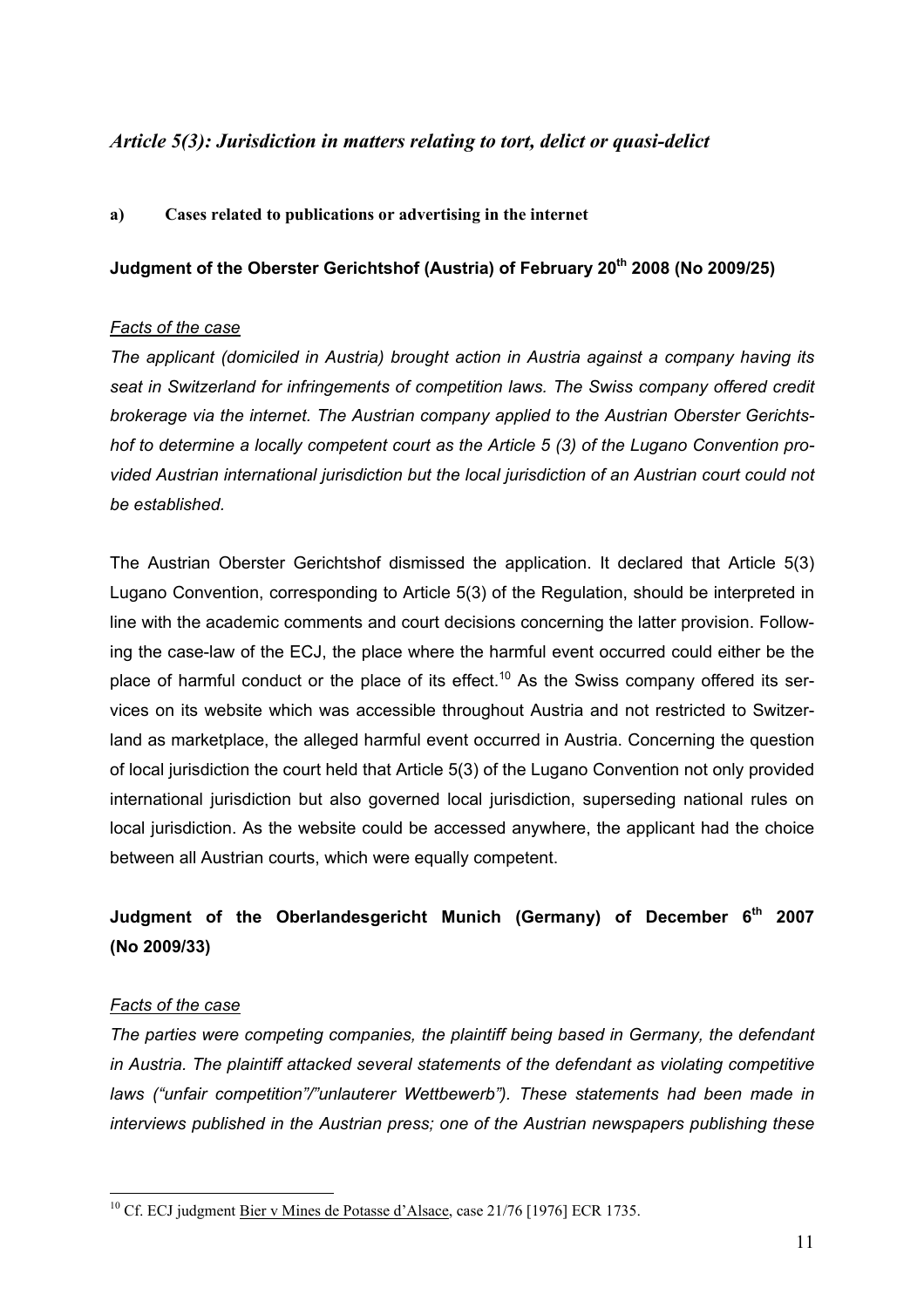*statements could be purchased at a German railway station. Furthermore the statements were also referred to on the website of an Austrian newspaper.* 

The Oberlandesgericht held that Article 5 (3) Brussels I Regulation provided no international jurisdiction for German courts. According to the ECJ decision Shevill and others v Press Alliance<sup>11</sup>, in case of an international tort committed through the press, the injury caused by the publication occurs in the state where the publication is distributed. However, the Oberlandesgericht held that a publication could only be regarded as being distributed in a State if the publication was regularly shipped into the said State by the publisher. It was not sufficient if stray numbers of a publication crossed borders<sup>12</sup>. Concerning the publication of the statements on the internet, the Oberlandesgericht Munich considered that the place of effect is situated in Germany only if the web presentation was intended<sup>13</sup> to have effect in that State. In the court's opinion the mere possibility of access to a website in Germany was not sufficient, because basically every website could be accessed there.

## **Judgment of the Svea hovrätt (Sweden) of February 4th 2008 (No 2009/62)**

## *Facts of the case*

*The claimant was holder of author's rights concerning a photograph and resided in Sweden. He asked for damages out of the violation of those rights by the unauthorised publication of this photograph in a newspaper in Norway, and by publication of the photograph on the internet (the site being accessible from Sweden). The defendant was domiciled in Norway.<sup>14</sup>*

The Swedish court considered that in case of the publication in the newspaper, the harmful act and its direct effect occurred in Norway. Therefore Swedish courts did not have jurisdiction under Article 5(3) of the Lugano Convention. However, the court ruled that the Swedish courts had jurisdiction with respect to the publication of the photograph in the internet. In fact, although the harmful act was then committed in Norway, it produced direct effects in Sweden because the photograph was accessible there.

1

<sup>&</sup>lt;sup>11</sup> Case C-68/93 [1995] ECR I-415.

<sup>&</sup>lt;sup>12</sup> The Oberlandesgericht refers to previous judgments of the Bundesgerichtshof, in particular judgment of 30 March 2006 – Arzneimittelwerbung im Internet, case I ZR 24/03, published in Neue Juristische Wochenschrift 2006 p. 2630.

<sup>&</sup>lt;sup>13</sup> The court unfortunately does not give indications as to how such intention should be determined.

<sup>&</sup>lt;sup>14</sup> This is inferred from the fact that the court applied Article 5(3) of the Lugano Convention (and not of the Regulation, e. g.).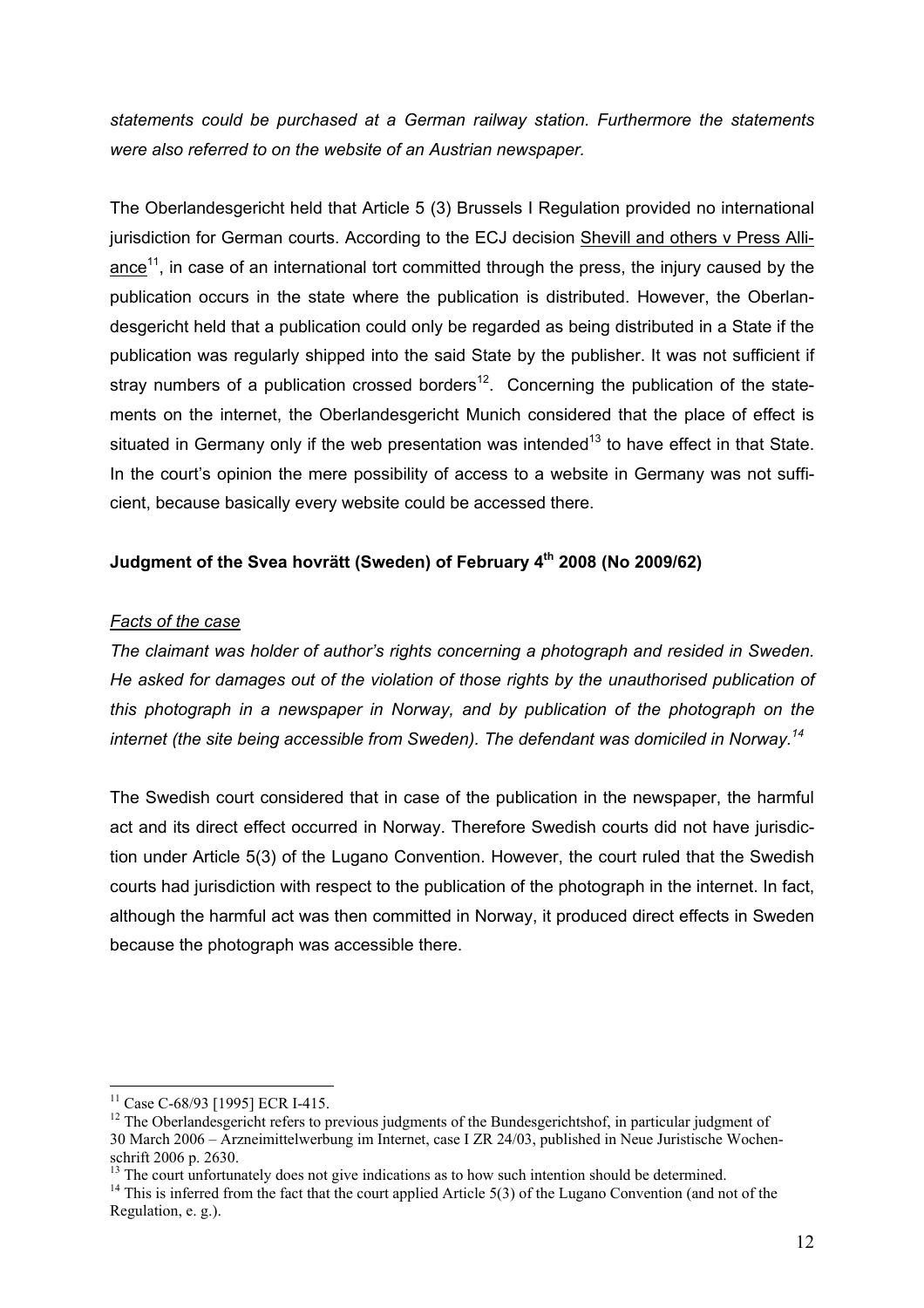#### **b) Application of Article 5(3) in cases relating to antitrust law**

## **Judgment of the Oberster Gerichtshof (Austria) of July 16th 2008 (No 2009/26)**

*Facts see above p. 3.* 

Once the Oberster Gerichtshof had determined that the decision came within the scope of the Regulation, it had – inter alia – to address the question whether Austrian courts had jurisdiction under Article 5(3) of the Regulation. According to the court, infringements of antitrust law are encompassed by the term tort as used in Article 5(3) of the Regulation. In determining whether the alleged harmful event had occurred in Austria the Oberster Gerichtshof pointed out that the mere impact of certain behaviour on the Austrian market was in itself insufficient. Rather, it had to be established if the impact led to Austria being regarded as the "place of effect of the harmful conduct", given that the anticompetitive behaviour was entirely performed outside Austria (i. e. in Germany). The court explained that this question was the subject of academic debate if the behaviour in question only bore effect on a secondary market without being aimed at it. Some academic opinions even called for special interpretation of the place of effect in the field of competition law. However, the court held that Austria was the place where the harmful event occurred without having to decide the aforementioned question. It regarded the alleged detrimental effects upon the assets of Austrian companies as sufficient to establish Austria as place of effect, as those losses had to be localised at the place where the person having suffered the loss has his or her seat. Furthermore, the Austrian Oberster Gerichtshof was of the opinion that the alleged behaviour had direct effects on the relevant primary market, including the Austrian.

#### **c) Independency of claims based on tort and claims based on contract**

#### **Judgment of the Bundesgerichtshof (Germany) of May 27th 2008 (No 2009/32)15**

#### *Facts of the case*

1

*The plaintiff living in Germany sued a physician domiciled in Switzerland for damages. The plaintiff had been treated by the defendant in a Swiss hospital where the defendant had recommended a medication to be administered by the plaintiff himself in his place over a period of several months. The treatment caused severe side-effects, which – according to the* 

<sup>&</sup>lt;sup>15</sup> The case had been presented orally at the 16th Session in September 2009.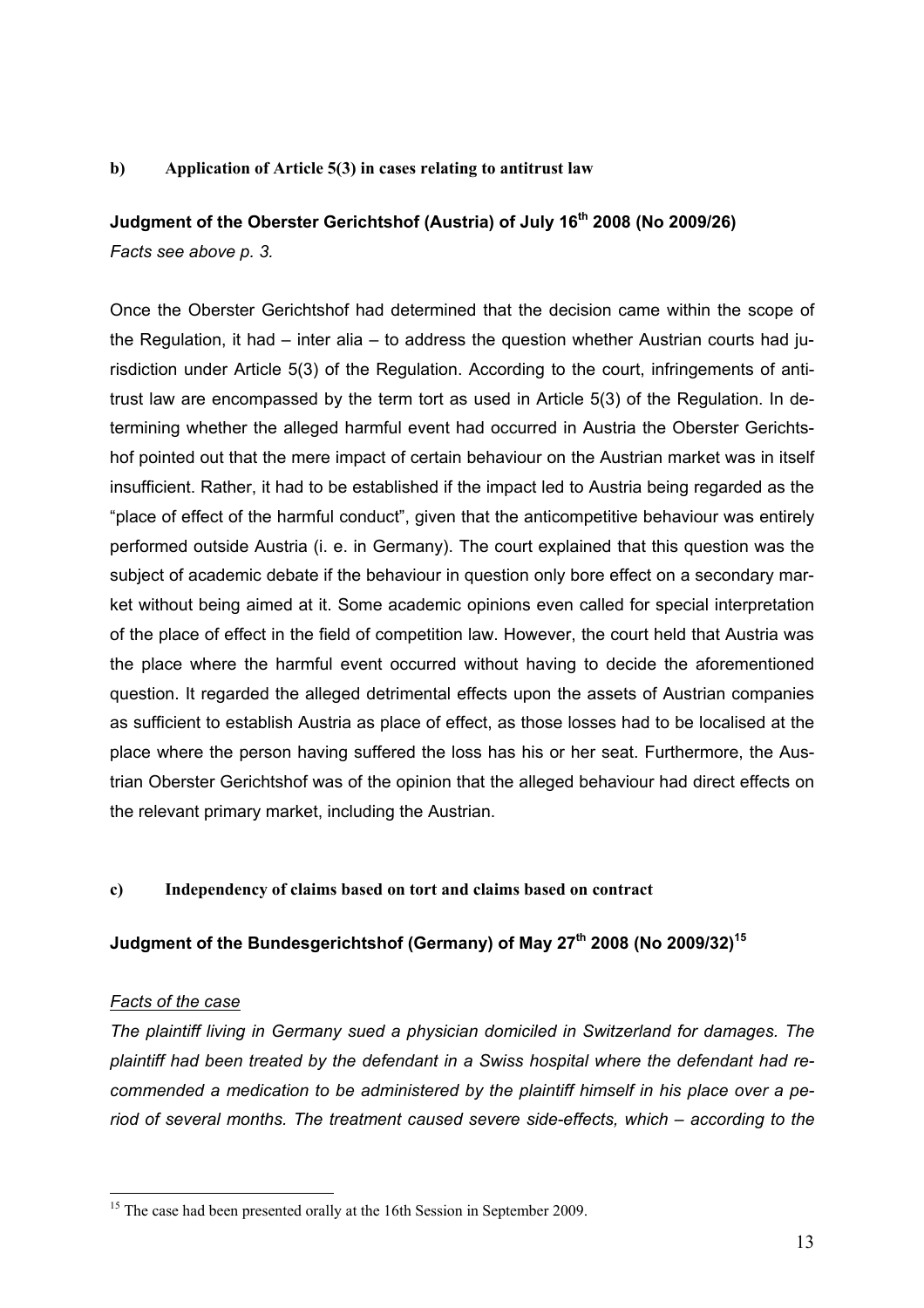*submissions of the plaintiff – had not been explained to him by the defendant prior to the commencement of the treatment.* 

The Bundesgerichtshof held that Germany had international jurisdiction pursuant to Article 5 (3) of the Lugano Convention. First, it stated that the meaning of "tort" had to be interpreted autonomously (Benincasa v Dentalkit<sup>16</sup>). The court referred to the jurisdiction of the ECJ according to which Article 5 (3) of the Brussels Convention covered all actions which sought to establish the liability of a defendant and which were not related to a contract within the meaning of Article 5 (1) of the Brussels Convention (Tacconi v HWS<sup>17</sup>, Engler v Janus Versand<sup>18</sup>). It pointed out that the plaintiff did not base his claim on a contract. The mere possibility of concurring claims in contract and tort did not establish a priority for the jurisdiction for matters of contract. According to the Bundesgerichtshof, the ECJ had made clear in its decision Kafelis v Schröder and others<sup>19</sup> that jurisdiction for claims based on torts and jurisdiction for those based on contractual relations could coexist. *A fortiori*, according to the Bundesgerichtshof, jurisdiction could be established pursuant to Article 5 (3) where no contractual claims were brought forward at all.

Concerning the place where the harmful event occurred, the court argued that in this case where a medical treatment had been prescribed in Switzerland, allegedly the duty to inform the patient about the risk had been violated there, the medicine should be administered by the patient himself in Germany and the side effects occurred in Germany, the place of effect of the harmful event was Germany, as the damage did not occur until the treatment led to an impairment of health.

## **d) Culpa in contrahendo**

#### **Judgment of the Corte di cassazione (Italy) of December 17th 2007 (No 2009/54)**

#### *Facts of the case*

1

*The Italian plaintiff sued the defendant, an Austrian company, for damages arising out of culpa in contrahendo, as the latter had – allegedly contrary to its obligations – refused to conclude a contract constituting a "società temporanea di impresa" (which would have been a precondition for the plaintiff being able to sell its products/services in the context of the construction of a passenger terminal in the port of Brindisi).* 

<sup>16</sup> Case C-269/95 [1997] ECR I-3767.

<sup>&</sup>lt;sup>17</sup> Case C-334/00 [2002] ECR I-7357;

<sup>&</sup>lt;sup>18</sup> Case C-27/02 [2005] ECR I-481.

<sup>&</sup>lt;sup>19</sup> Case 187/89 [1988] ECR 5565.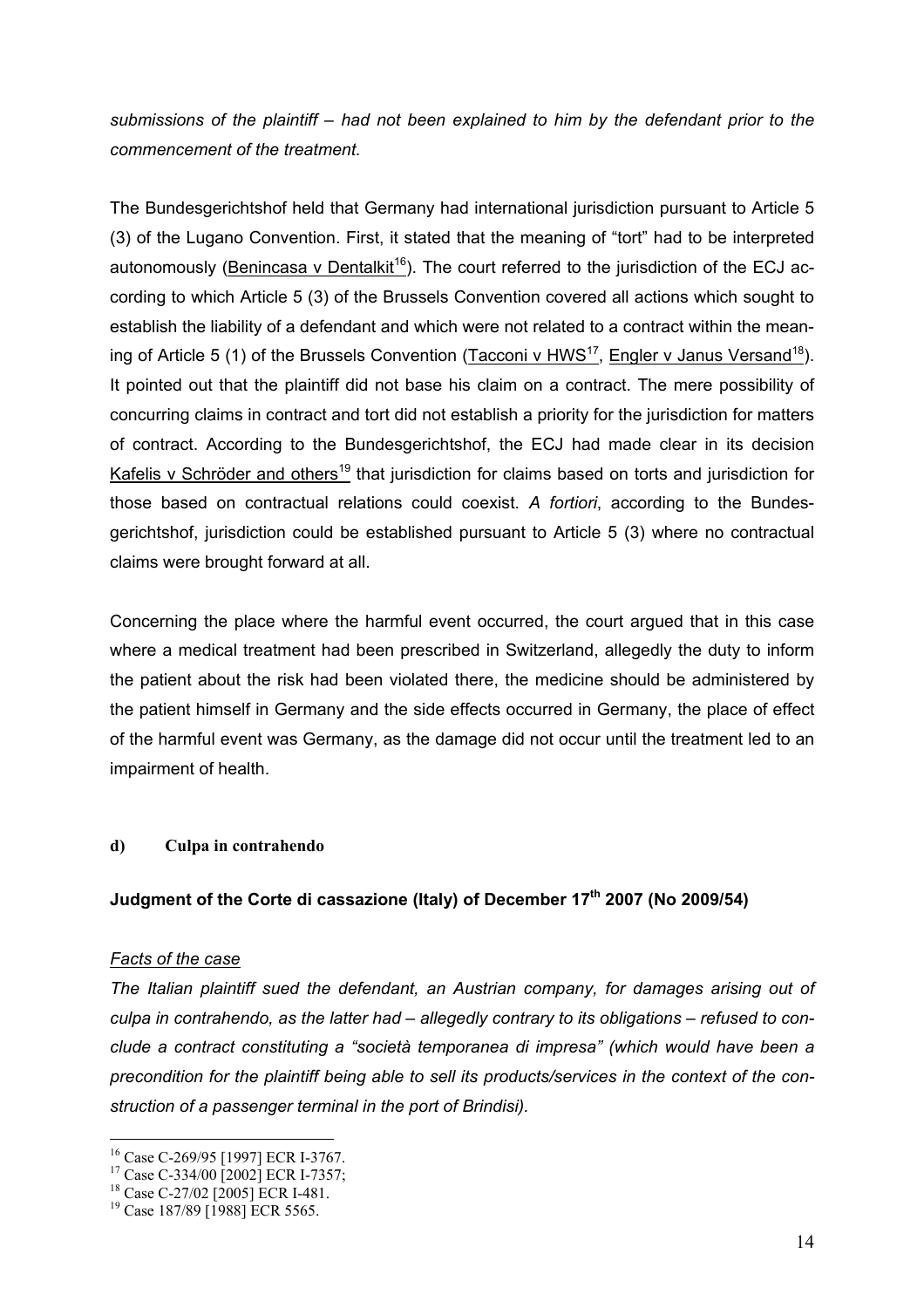The defendant first contested the applicability of Article 5(3), saying that the dispute fell within the scope of Article 5(1). This submission was rejected by the court with a reference to the ECJ judgment Tacconi v  $HWS^{20}$ . Second, the defendant took the view that the alleged harmful event had taken place in Austria, this being the place where the conclusion of the contract had been refused. The court dismissed the argument as Article 5(3) also referred to the place of the *effect* of the incriminated action, which was, in the court's view, Brindisi (Italy), this being the place where the construction works, mandate for which the applicant said to have "lost" due to the defendant's refusal of concluding a contract, should have been performed.

## *Article 5 (6): Jurisdiction in matters relating to settlors, trustee or beneficiary of a trust*

**Judgment of the Court of Appeal of England and Wales of October 3rd 2008 (No 2009/51)** 

## *Facts of the case*

*This was an appeal against a judgment refusing jurisdiction for claims invoked by the three claimants against their mother, the first defendant and others, arising out of a trust created by their father. The declaration of trust was made by a Jersey corporation, and the trust was expressed to be governed by English law; the principal asset of the trust were certain shares in a corporation incorporated under the law of the Cayman Islands. The trust was administered in Liechtenstein. The first claim was that the defendant had received undue payments (more than her regular share) from the trust. The second claim was that the defendant had purported to appoint herself appointer under the trust when she was unable to do so.* 

The appeal raised the question of principle of the ascertainment of the domicile of a trust for the purposes of Article 5(6), and also questions on the interpretation and the application of the expression "sued …as … trustee or beneficiary".

The Court of Appeal pointed out that in order to determine whether a trust was domiciled in the Contracting State whose courts were seised of the matter, the court should apply its rules of private international law (Article 60(3) of the Regulation). The court stated that a trust was not like a commercial contract where it was only necessary to consider the content of the applicable law in exceptional circumstances. Trustees had to be intimately aware of their

<sup>1</sup> 20 Case C-334/2000 [2002] ECR I-10489.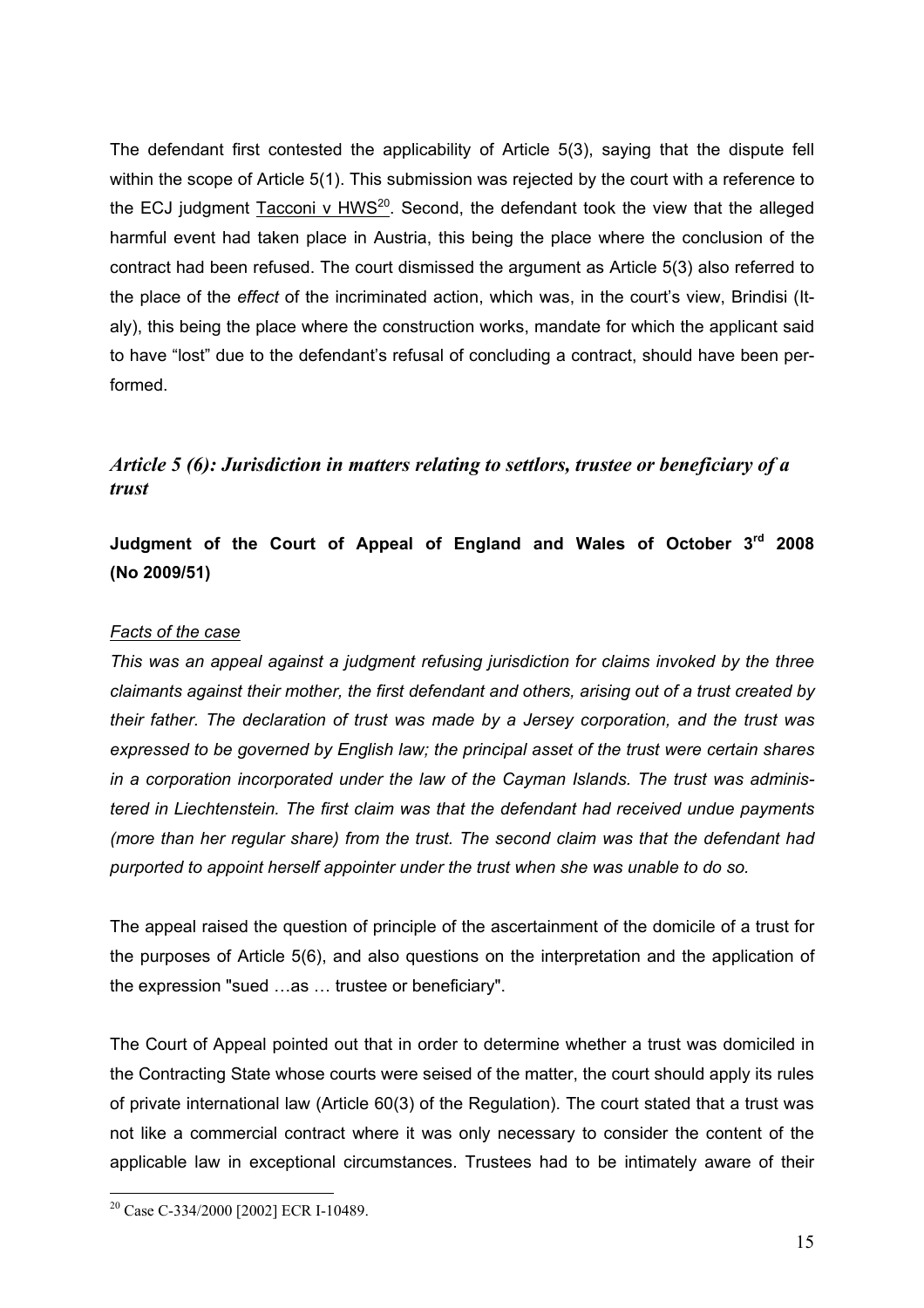responsibilities under the general law applicable to the trust. Resort to the law governing the trust was central to their responsibilities. According to the court, problems arose in connection with the internal relationships of a trust, i.e. as between the trustees themselves, between persons claiming the status of trustees and between trustees on the one hand and the beneficiaries of a trust on the other. Disputes might occur among a number of persons as to who had been properly appointed as a trustee; among a number of trustees doubts might arise as to the extent of their respective rights to one another; there might be disputes between the trustees and the beneficiaries as to the rights of the latter to or in connection with the trust property, as to whether, for example, the trustee was obliged to hand over assets to a child beneficiary of the trust after the child had attained a certain age. Disputes might also arise between the settlor and other parties involved in the trust. It concluded that if a trust was governed by English law, it was domiciled in England, even though no other connection of the trust with England existed.

The judge pointed out that, Article 5(6) of the Regulation used substantially the same terms as Article 5(6) of the Brussels Convention. Article 5(6) of the Lugano Convention added the words "sued in his capacity as settlor, trustee or beneficiary". The Jenard-Möller Report on the Lugano Convention did not shed any light on the reason for the change.

The interpretation of "trustee" made in this case depended on an autonomous Regulation concept, but since the origin of Article 5(6) lied exclusively in the accommodation of the trust as known in common law countries, that autonomous interpretation must be strongly influenced by the concept of "trustee" in those countries. In the light of the necessarily restrictive approach to the interpretation of Article 5(6) the judge didn't see basis for extending Article 5(6) to such persons as appointors, or protectors, or to any other person with fiduciary powers who did not come within the normal meaning of the expression "trustee." To so interpret and extend Article 5(6) would be contrary to the approach which the ECJ required national courts to take in the interpretation of Article 5. As a consequence, jurisdiction for the first claim – concerning the defendant's share and therefore her capacity as a beneficiary could be founded on Article 5(6) of the Regulation, where as the second claim was without the scope of Article 5(6).

#### New Convention:

In Article 5 (6) of the revised Convention only the words "in his capacity" were removed. It might not change the practice under the new Convention and similar decision is to be expected.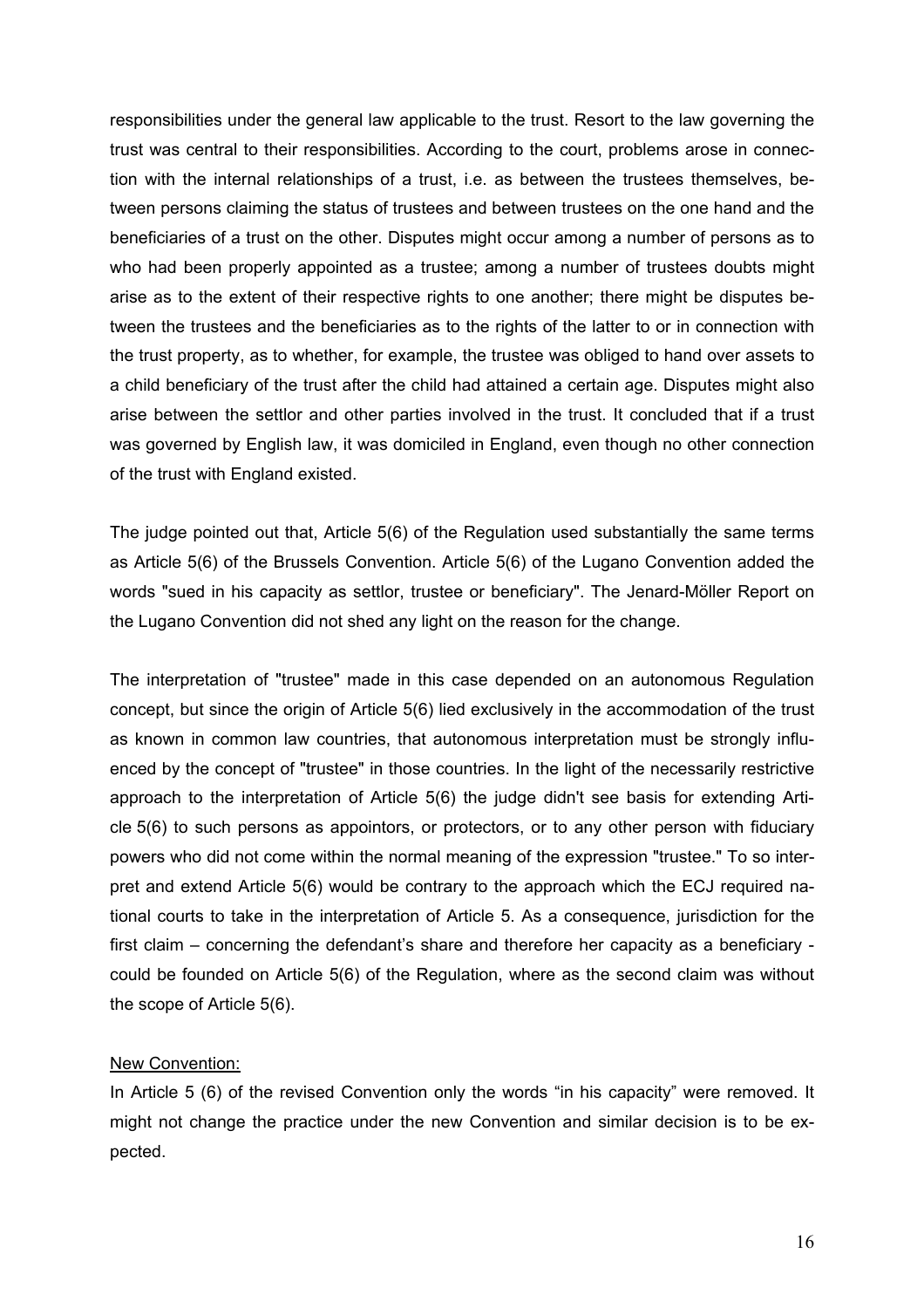#### *Article 6*

## **Judgment of the Court of Appeal of England and Wales of February 28th 2008 (No 2009/48)**

#### *Facts of the case*

*The main question of the case was whether Article 6 of the Judgments Regulation 44/2001 permits the appellant, German company (DWG) to be sued in England because the claim*  against it was so closely connected with the claim against its English parent company that it *was expedient to hear and determine the claims together to avoid the risk of irreconcilable judgments resulting from separate proceedings. The first instance judge held that it did but gave the German company permission to appeal. This company contended that the judge's decision was wrong because the claim against it was not closely connected with the claim against its English parent company.* 

The object of the Regulation showed in the judgment was Preamble 11, which says that "jurisdiction is generally based on the defendant's domicile and jurisdiction must always be available on this ground save in a few well-defined situations" with "a different linking factor." On second place - Article 6 contains a number of those exceptions and provides that: "a person domiciled in a Member State may also be sued…where he is one of a number of defendants, in the courts for the place where any one of them is domiciled, provided the claims are so closely connected that it is expedient to hear and determine them together to avoid the risk of irreconcilable judgments resulting from separate proceedings."

The court stated that Article 6(1) required one to identify the anchor claim and the claim against the person domiciled in another Member State, and see whether they are so closely connected so as to make it expedient to determine them together. The claim in each case must be the whole claim; the claim for breach of contract involves consideration of the breach relied on, causation and loss. It is not enough to look at the contract itself and see whether it is closely connected with the subject matter of the claim against the non-domiciled party. The appeal was dismissed and one of the arguments for this was the application of paragraph 15 of the preamble: "In the interests of the harmonious administration of justice it is necessary to minimise the possibility of concurrent proceedings and to ensure that irreconcilable judgments will not be given in two Member States".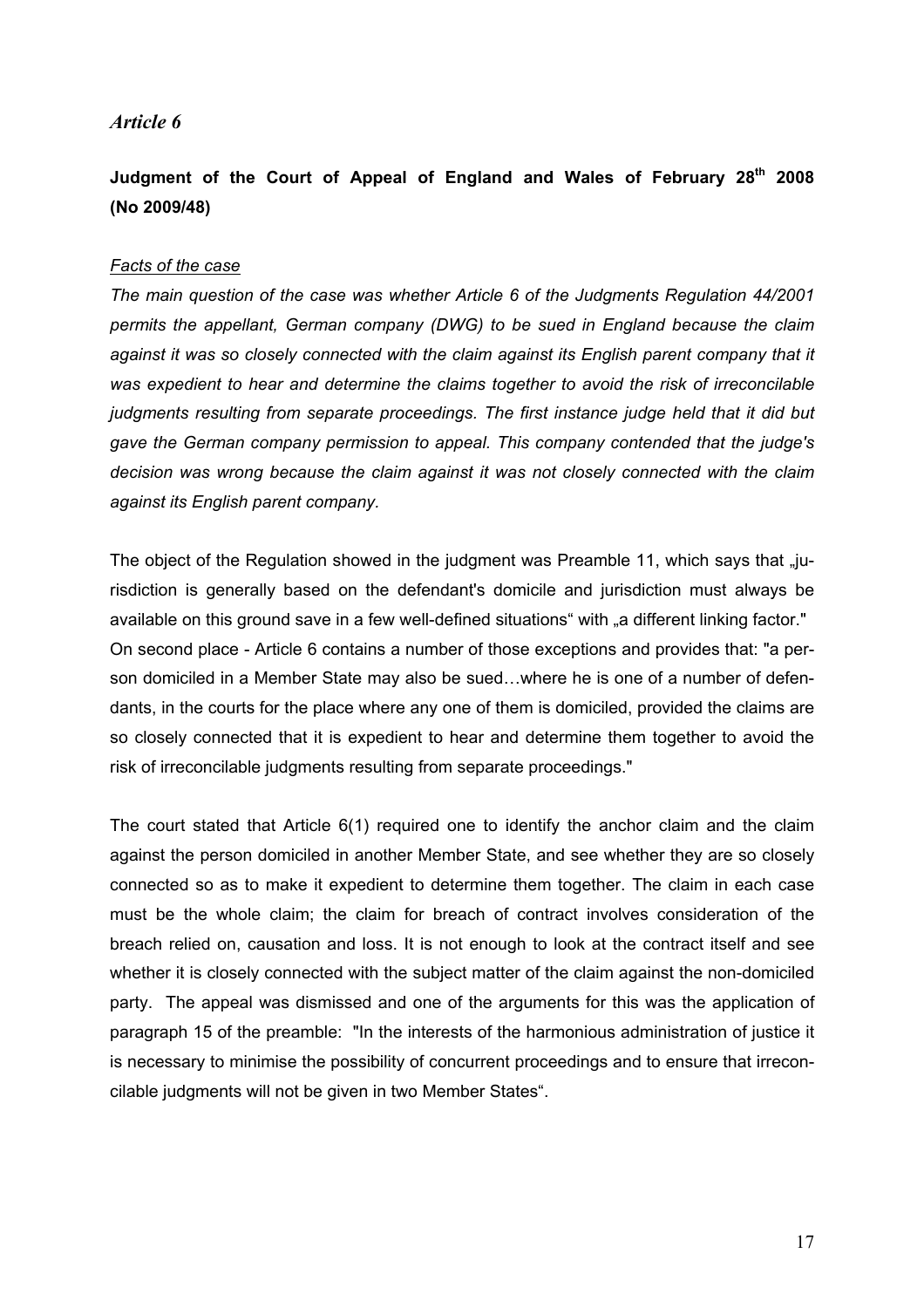## *Article 8 – Jurisdiction in matters relating to insurance*

**Judgment of the Oberlandesgericht Karlsruhe (Germany) of September 7th 2007 (No 2009/32)** 

#### *Facts of the case*

*The applicant requested legal aid for suing an insurance company which was located in Switzerland before German courts. The applicant had been involved in a car accident in France; a car insured by the respondent had collided into the applicant's car.*

The Oberlandesgericht found that Germany had no international jurisdiction according to Article 8(1) No 2 of the (current) Lugano Convention. It referred to the identical wording in the Brussels Convention which was generally accepted as not providing a *forum actoris* for the person who suffered the damage. The court pointed out that recent developments<sup>21</sup> relating to Articles 11(2), 9(1)(b) of the Regulation had no effect on the interpretation of the Lugano Convention. In interpreting the Lugano Convention of 1988 subsequent changes of EC laws – such as the car insurance directive<sup>22</sup> - could not be taken into account.

#### New Convention:

1

As the revised Convention contains provisions equivalent to those of the Regulation relating to insurance, under the new regime the outcome of this case would probably have been different. However, the reasoning of the ECJ was based, inter alia, on the wording of car insurance directive<sup>23</sup>. It is not sure to what extent the Lugano Contracting States which are no EU Member States share the objectives of the EU legislator in the absence of regulations such as the car insurance directive.

<sup>&</sup>lt;sup>21</sup> Cf. ECJ decision FBTO Schadeverszekeringen NV v Odenbreit, C-463/06 [2007] ECR I-11321. The ECJ held that the reference in Article 11(2) of the Brussels I Regulation to Article 9(1)(b) of that Regulation was to be interpreted as meaning that the injured party may bring an action directly against the insurer before the courts for the place in a Member State where that injured party is domiciled, provided that such a direct action is permitted

 $22$  Directive 2000/26/EC of the European Parliament and of the Council of 16 May 2000 on the approximation of the laws of the Member States relating to insurance against civil liability in respect of the use of motor vehicles and amending Council Directives 73/239/EEC and 88/357/EEC (OJ 2000 L 181, p. 65), as amended.

<sup>&</sup>lt;sup>23</sup> Directive 2000/26/EC as amended; see para. 29 of the judgment C-463/06 [reference fn. 21 above].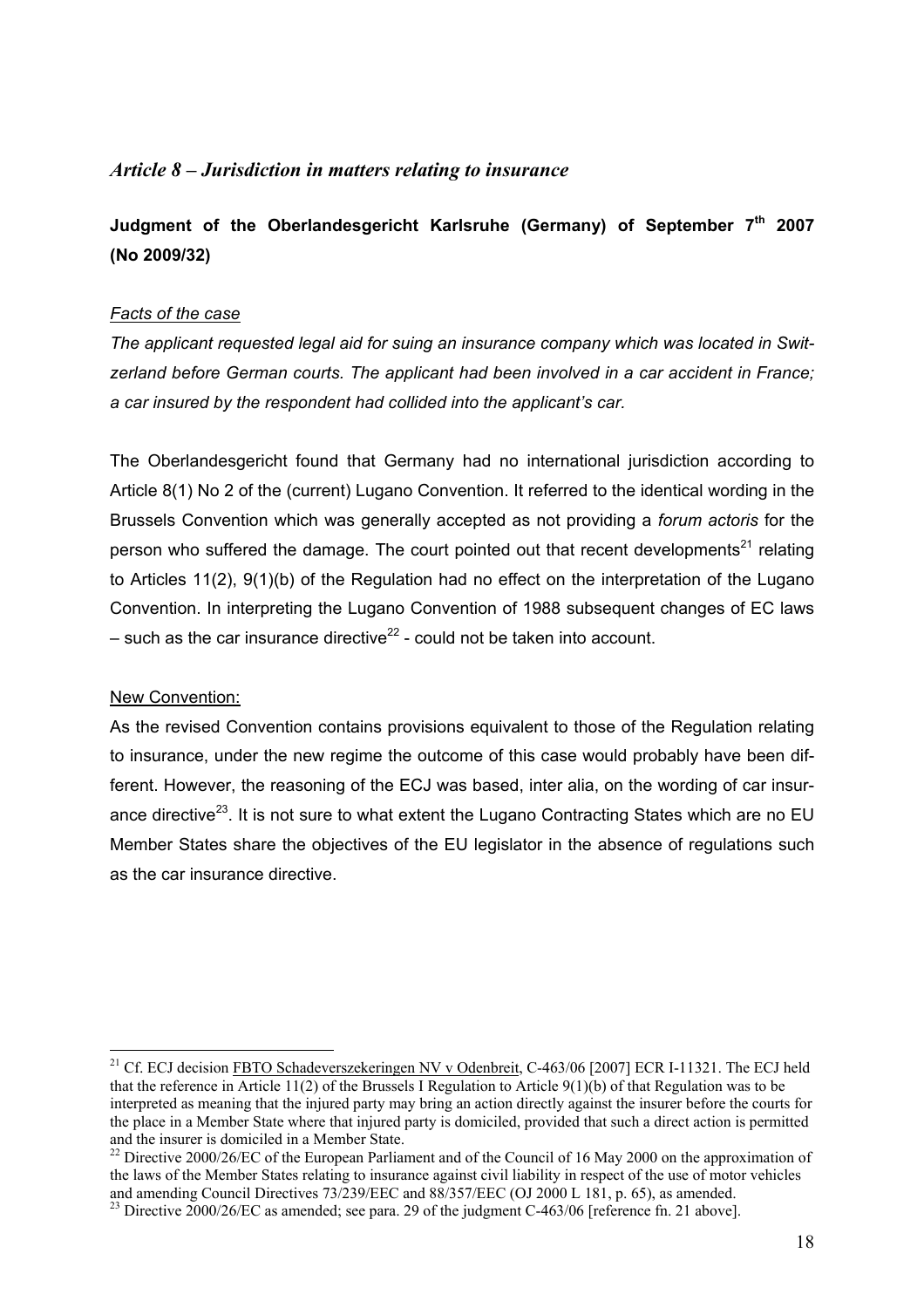## *Article 13 Lugano Convention/Article 15 of the Regulation – Jurisdiction in matters relating to consumers*

### **Judgment of the Bundesgerichtshof (Germany) of September 17th 2008 (No 2009/36)**

#### *Facts of the case*

*The plaintiff who was domiciled in Germany decided to buy two flats in Greece while he was on a journey there. He and the owner agreed to entrust the transaction to the defendant, a Greek lawyer speaking German. However, the sale of the flats failed and the plaintiff sued for damages in Germany. He submitted that the defendant had directed his activity to Germany as he (the defendant) was indicated on the website of the German embassy, of a German real estate agent and of three German legal expenses insurances as a German-speaking Greek lawyer.* 

The Bundesgerichtshof held that it had no jurisdiction under Article 15(1)(c) of the Regulation. The court stated that the accessibility of a merely passive website was in itself not sufficient to establish jurisdiction. It referred to the joint declaration of the Council and the Commission on Article 15 according to which an actual offer for a distance contract and a conclusion of a contract at distance was required. These requirements were obviously not met in the actual case. The defendant did not even have an own website, he was merely mentioned on the websites of third persons. Furthermore court emphasised that Article 15(1)(c) of the Regulation had to be interpreted restrictively due to its establishing an exception to the general principle contained in Article 2 of the Regulation (Shearson Lehmann Hutton v TVB Treuhandgesellschaft<sup>24</sup>; Gruber v Bay Wa  $AG^{25}$ ). Therefore the provision was not applicable where the consumer, during a holiday stay abroad, coincidentally entered into a contract with a person who pursued commercial or professional activities there.

1

<sup>&</sup>lt;sup>24</sup> Case C-89/91 [1993] ECR I-139.

<sup>&</sup>lt;sup>25</sup> Case C-464/01 [2005] ECR I-439.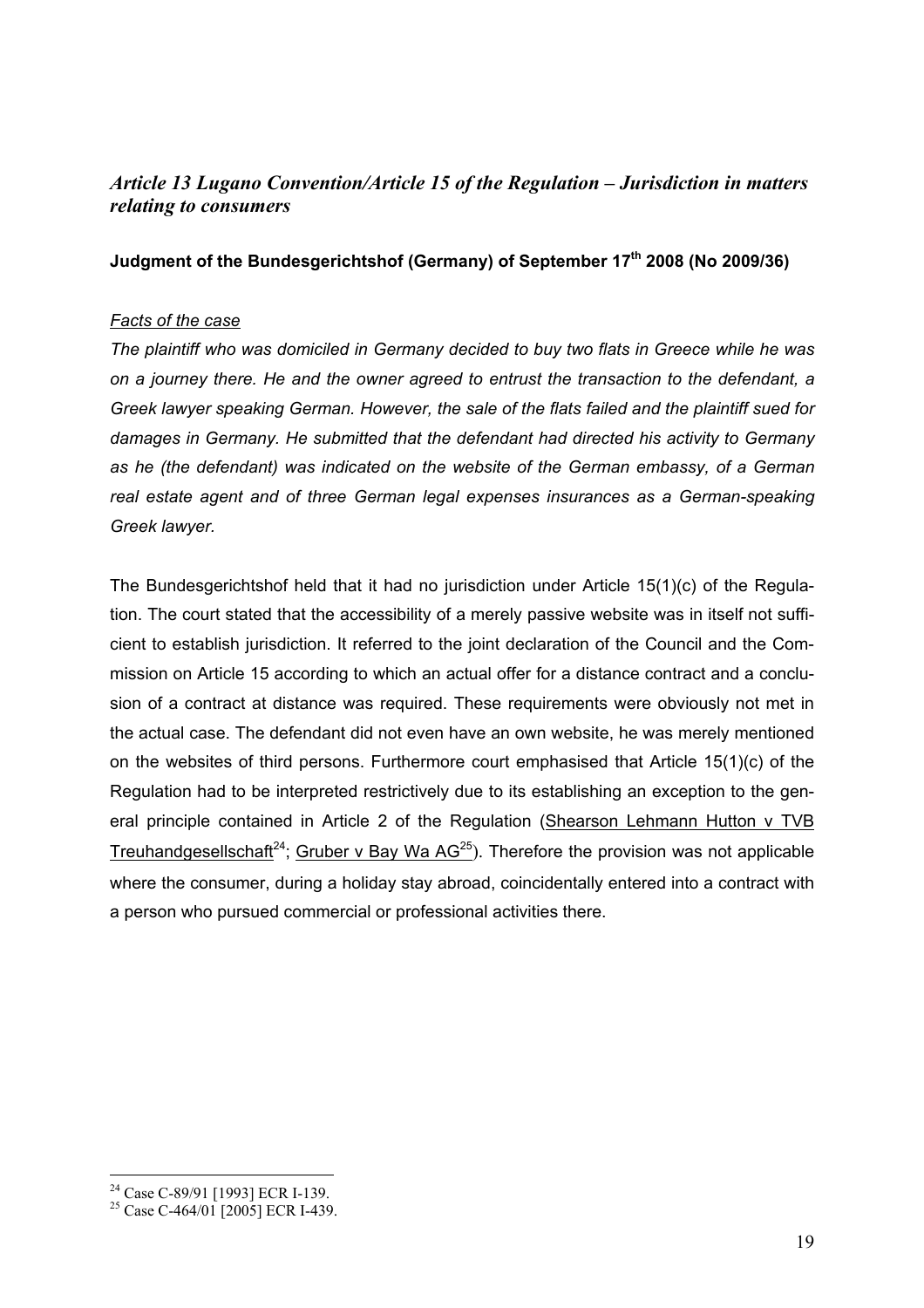## **Judgment of the Cour de cassation (France) of 28th January 2009 (No 2009/46))**

#### *Facts of the case:*

*A German bank concluded a loan contract with two French lawyers and a French real estate investment company, with a clause stipulating that the sole competent courts were those of Hamburg. The borrowers brought a claim concerning the bank before a French court, which accepted the Bank's restriction of competence. The borrowers lodged an appeal against the ruling, on the grounds that the provisions set out in articles 13, 14 and 15 of the Brussels Convention concerning competence in matters of contracts concluded by consumers were applicable.* 

Question concerning law: Notion of consumer in the absence of a stipulation in the contract concerning the professional purpose of the loan.

The court's ruling: *"Having noted that the letters and documents exchanged when the file was being drawn up show (...) that the purpose of the loan was to refinance the financial commitments entered into, in particular within the framework of the professional activity exercised [by the claimants,] the court of appeal correctly deduced that the loan lay outside the field of application of articles 13 et seq. of the Brussels Convention and that the clause in the contract declaring that the sole competent courts were those of Hamburg was applicable"*.

New Convention: The notion of consumer has not been reviewed within the framework of the revised Convention; thus the solution issued would not have been different within that framework.

#### **Judgment of the Corte di Cassazione (Italy) of May 14th 2007 (No 2009/52)**

#### *Facts of the case*

*The applicants were domiciled in Belgium and introduced an action against the Italian branch of Club Med. The defendant submitted the dispute should have been brought to the Belgian courts (Article 15(1)(c) of the Regulation).* 

The case is unusual only in that it was actually the professional and defendant who invoked the *forum actoris* ground of jurisdiction, introduced to protect the consumer. The Corte di cassazione dismissed the defendant's objection pursuant to Articles 15(2) and 16(1) of the Regulation.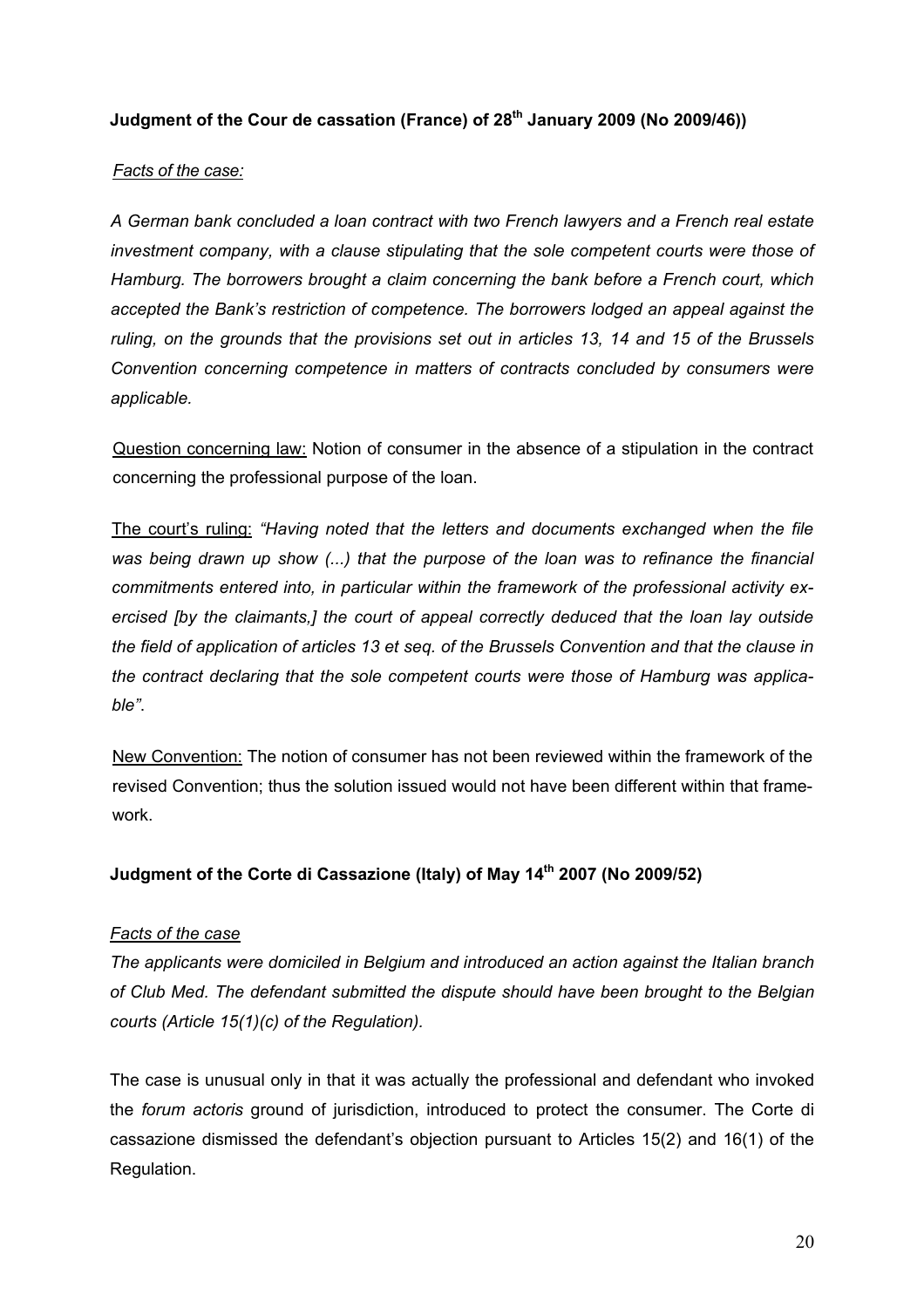## *Article 5(1) of the Lugano Convention concerning an individual contract of employment/Article 19 of the Regulation*

## **Judgment of the Cour de cassation (France) of March 12th 2008 (No 2009/41)**

### *Facts of the case:*

*A fixed-term employment contract under Italian law was concluded between a racing cyclist and a company governed by Italian law. The contract stipulated that the cyclist had to take part in competitions for at least 120 days a year and train thoroughly. The Italian company terminated the contract prior to its expiry and the racing cyclist brought a claim concerning such termination before the courts competent for the area in which he resided.* 

### Question concerning law:

Application of article 5 1) of the Brussels Convention (article 19 2) a) of the Brussels I Regulations and the Lugano Convention).

#### Reply to the question concerning law and grounds:

The Court stated that the French courts were justified in declaring that they were competent to hear the case. It backed up its ruling by noting that *"the court of appeal, which noted, in the exercise of its sovereign powers regarding assessment of the elements of fact and proof brought before it, that at the time of termination of the contract (...) [the claimant] had completed in France most of the races on the company's behalf and had trained in that country near his home, to which he returned after each professional trip to another country, thus complying in full with the provisions set out in the modified Brussels Convention, as interpreted by the European Court of Justice, according to which, when the employee's obligation to carry out the agreed activities is executed in more than one contracting State, the location in which he usually carries out his work is the location at or from which, taking into account the circumstances of the specific case concerned, he in fact meets the most part of his obligations towards his employer"*.

#### New Convention:

Article 19 2 a) of the revised Lugano Convention remains unchanged, so the solution would also remain unchanged.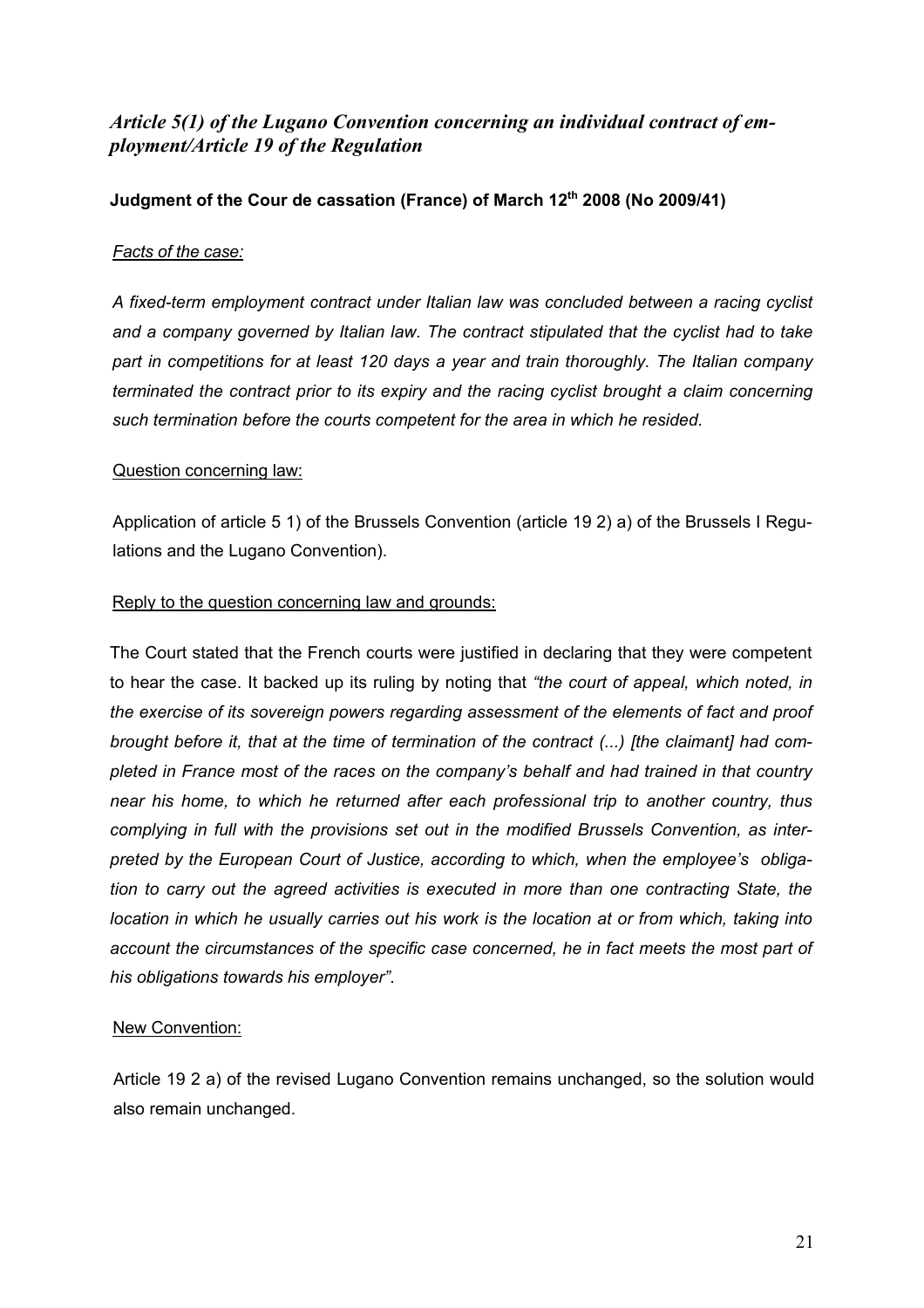## *Article 16(1) of the Lugano Convention/Article 22(1) of the Regulation – Jurisdiction in proceedings relating to immovable property*

## **Judgment of the Oberster Gerichtshof (Austria) of December 11th 2007 (No 2009/24)**

### *Facts of the case*

*An Austrian condominium association (Wohnungseigentümergemeinschaft) sued the defendant, a co-owner domiciled in Germany, for payment of administrative costs.*

The court first referred to the jurisdiction of the ECJ according to which only actions seeking to determine the extent, content, ownership or possession of immovable property or the existence of other rights *in rem* and to provide the holders of those rights with the protection of the powers which attach to their interest were covered by the term rights *in rem* in immovable property (Reichert und Kockler v Dresdner Bank<sup>26</sup>; Gaillard v Alaya Chekili<sup>27</sup>). The court affirmed that the term right *in rem* had to be interpreted autonomously. Contrary to contractual rights, rights *in rem* were enforceable against anybody. The Oberster Gerichtshof recalled that whether claims relating to the administration of condominium associations constituted rights *in rem* in terms of the Regulation was controversial. It pointed out that according to Austrian law (section 27 of the Wohnungseigentumsgesetz), the condominium association had a statutory lien in the co-ownership share for administrative costs. To activate and realize this statutory lien a registration of a legal action was required. However, contrary to a priority notice, the registration was not constitutive but merely effected a pre-existing right that had been created by operation of (property) law. Therefore the action in question was within the scope of Article 22(1) of the Regulation.

## *Article 17 of the Lugano Convention / Article 23 of the Regulation*

## **Judgment of the Corte di Cassazione (Italy) of June 14th 2007 (No 2009/53)**

#### *Facts of the case*

1

*The plaintiff domiciled in Italy sued the defendant domiciled in Germany for breach of a contract on exclusive sale/distribution of certain products in Italy (agreement no 1). The defendant contested the jurisdiction of the Italian court, invoking agreement no 2, concluded after agreement no 1, which attributed exclusive jurisdiction to the German courts. The defendant submitted that jurisdiction concerning disputes arising out of agreement no 1 had been at-*

<sup>&</sup>lt;sup>26</sup> Case C-115/88 [1990] ECR I-27.

<sup>&</sup>lt;sup>27</sup> Case C-518/99 [2001] ECR I-2771.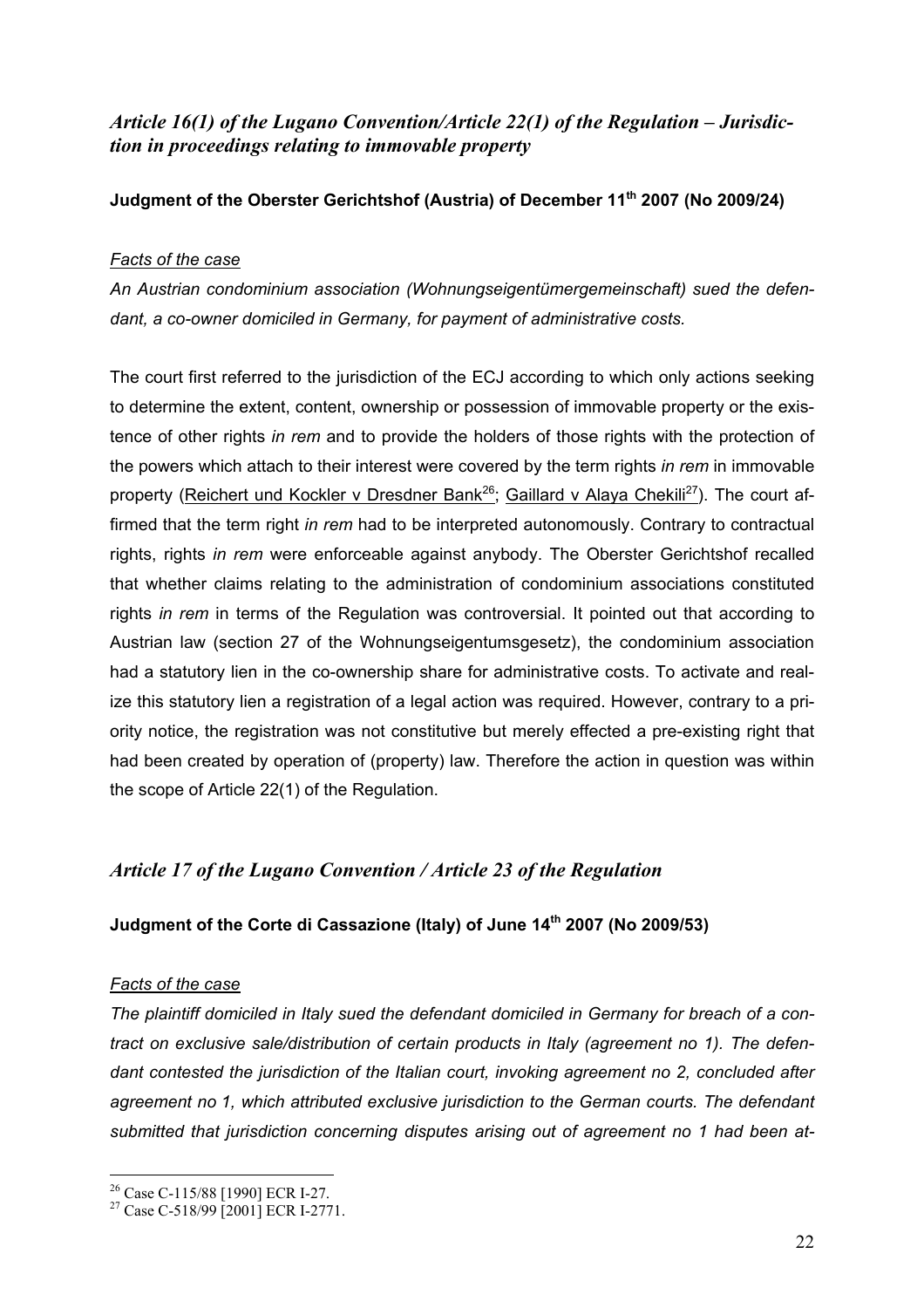*tributed to German courts in accordance with Article 17(1)(c) of the Brussels Convention, and that both contracts were related, so that the express prorogation clause in agreement no 2 also included disputes arising out of agreement no 1.* 

The Corte di cassazione did not follow the defendant's argument. First it recalled the ECJ decisions Estasis Salotti v Rüwa<sup>28</sup>, Segoura v Bankdarian<sup>29</sup>, Sanicentral v Collin<sup>30</sup> and Benincasa v Dentalkit $31$ . The court concluded that for reasons of legal certainty, Article 17 of the Convention had to be interpreted restrictively and that the prorogation clause was not dependant on the conditions set out be the law governing the contract (i.e., *in casu*, German law). With respect to the argument that the contracts were related, the Corte di cassazione held that it only had a limited scope of review, given that the appreciation of the facts was mainly a matter of the previous courts. However, the court drew an analogy with arbitration clauses and held that, in line with the court's jurisprudence in relation to arbitration clauses, a prorogation of jurisdiction should be considered to refer only to disputes arising out of the contract in which it is contained. Therefore, however wide the interpretation of the prorogation clause in agreement no 2, it could by no means extend to agreement no  $1^{32}$ .

## **Judgment of the Cour de cassation (1° chambre civile) (France) of December 16th 2008 (No 2009/44)**

**Judgment of the Cour de cassation (chambre commerciale) (France) of December 16th 20008 (No 2009/45)** *(as this ruling was made concerning the same problem as that covered by the aforementioned ruling, and as it gives a similar solution, only the first ruling is examined).*

#### *Facts of the case:*

<u>.</u>

*On the orders of a purchaser, a Swiss bank opened an irrevocable letter of credit in favour of the seller to finance the purchase of vehicles that were to be resold to a Libyan company. The transport was carried out under bills of lading mentioning the credit establishment as the recipient. On its arrival in Libya, the shipment was seized at the request of one of the pur-*

<sup>28</sup> Case 24/76 [1976] ECR 1831.

<sup>29</sup> Case 25/76 [1976] ECR 1851.

<sup>30</sup> Case 25/79 [1979] ECR 3423.

<sup>31</sup> Case 269/95 [1997] ECR I-3767.

 $32$  The case also involved the application of Article 5(1) of the Brussels Convention. In fact, in accordance with the ECJ judgment Tessili v Dunlop (case 12/76 [1976] ECR 1473) and De Bloos v Bouyer (case 14/76 [1976] ECR 1497), the place of performance of the disputed obligation had to be determined in accordance with the choice of law rules of the forum. The rules of the (applicable) Rome Convention pointed to German law governing the obligation (section 269 of the German Bürgerliches Gesetzbuch [civil code]). However, the legal question to be examined by the Corte di cassazione was not strictly speaking one of application of Article 5(1) of the Regulation, but of an allegedly wrong application of the applicable German law by the Italian judge.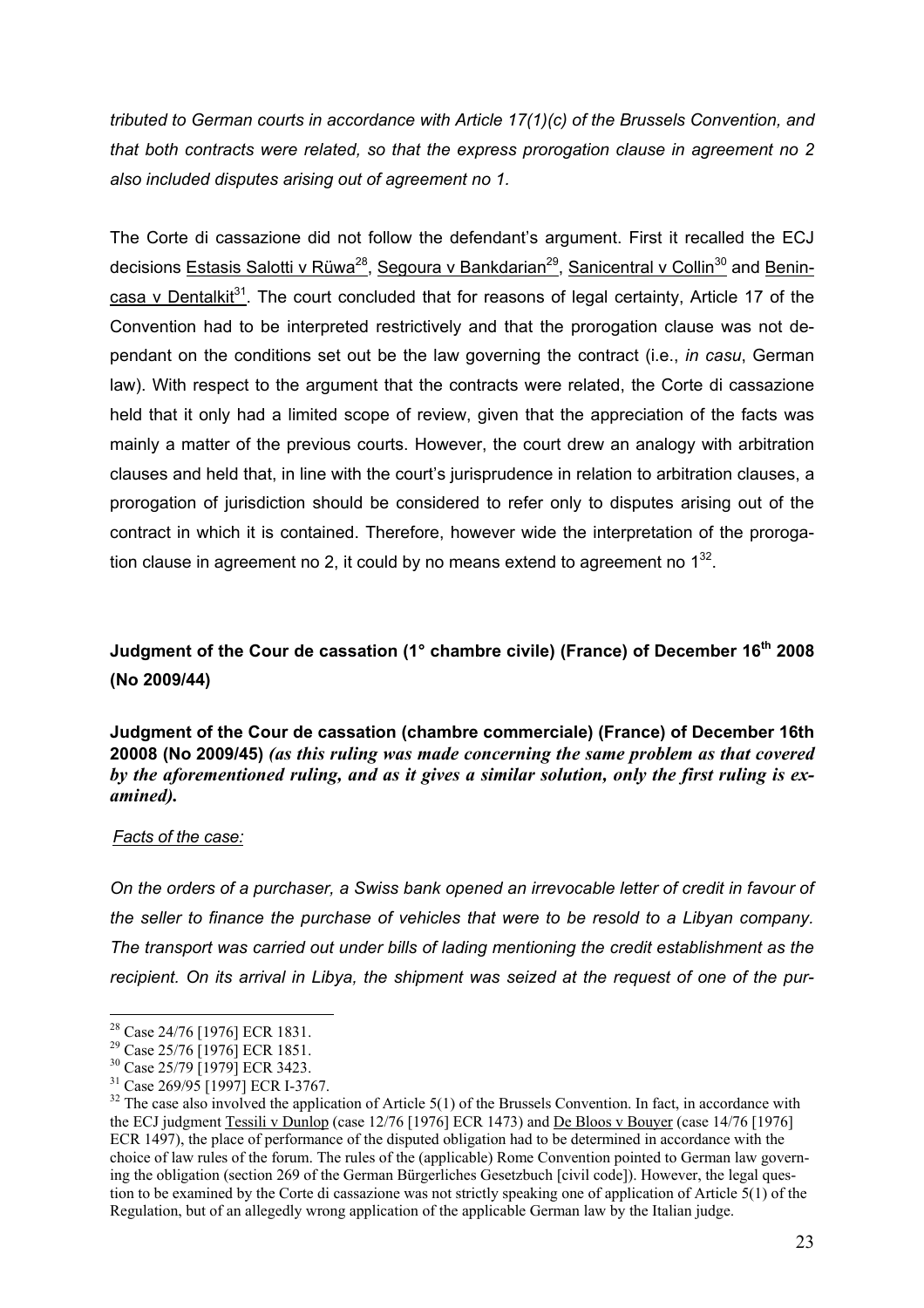*chaser's creditors, and then by the payment authorities as security for the port fees. The transport company, whose registered office is in France, brought a claim against the bank for payment of the demurrage before a French court, in conformity with the clause contained in the maritime bill of lading. The French court concerned declared that it was competent. When asked to hear an appeal as to the competence of the aforementioned court, the court of appeal declared that the court concerned was not justified in declaring that it was competent, due to the absence of special acceptance by the third party holder of the clause concerning selection of the place of competence, and that the mere holding of a bill of lading by such a third party holder does not establish that the clause concerning selection of the place of competence has been accepted.* 

#### Question concerning law:

In the field of maritime bills of lading, is enforceability of a clause attributing jurisdiction subjected to the condition that the third party holder has agreed to that clause by the time of delivery of the goods at the latest, or on the contrary, can the mere fact for the third party of holding a maritime bill of lading be sufficient to impose on him the clause attributing jurisdiction decided by the parties to the bill of lading? This question has given rise to discussion under French law, to the extent that there was a divergence of jurisprudence within the Court of cassation: on the one hand, the first civil chamber decided that *"the insertion of a clause attributing competence to a jurisdiction in another country into an international contract forms part of that contract" (cass. first civ., 12 July 2001)*; while on the other hand, the trade chamber stated that only the essential provisions were enforceable on the recipient, even if he had not given any confirmation of accepting them, as only those provisions were part of the economy of the contract. The other clauses, including the clause attributing jurisdiction, could only be invoked if he had accepted them by the time of delivery of the goods at the latest *(Cass. Trade, 7 Dec. 2004).*

#### Reply issued by the Court of cassation and grounds for the decision:

In both rulings, the Court of cassation decided that a clause attributing jurisdiction, agreed between a transport company and a shipper and inserted in a bill of lading, produces its effects with regard to third parties holding the bill of lading, provided that, when receiving the said bill of lading, they take on the shipper's rights and obligations under the national law applicable. If not, it is advisable to ensure that they agree to the clause, with regard to the requirements set out in article 17 of the Lugano Convention (No. 2009/42) or article 23 of the Brussels I Regulations (No. 2009/43). In adopting this solution, the Court of cassation com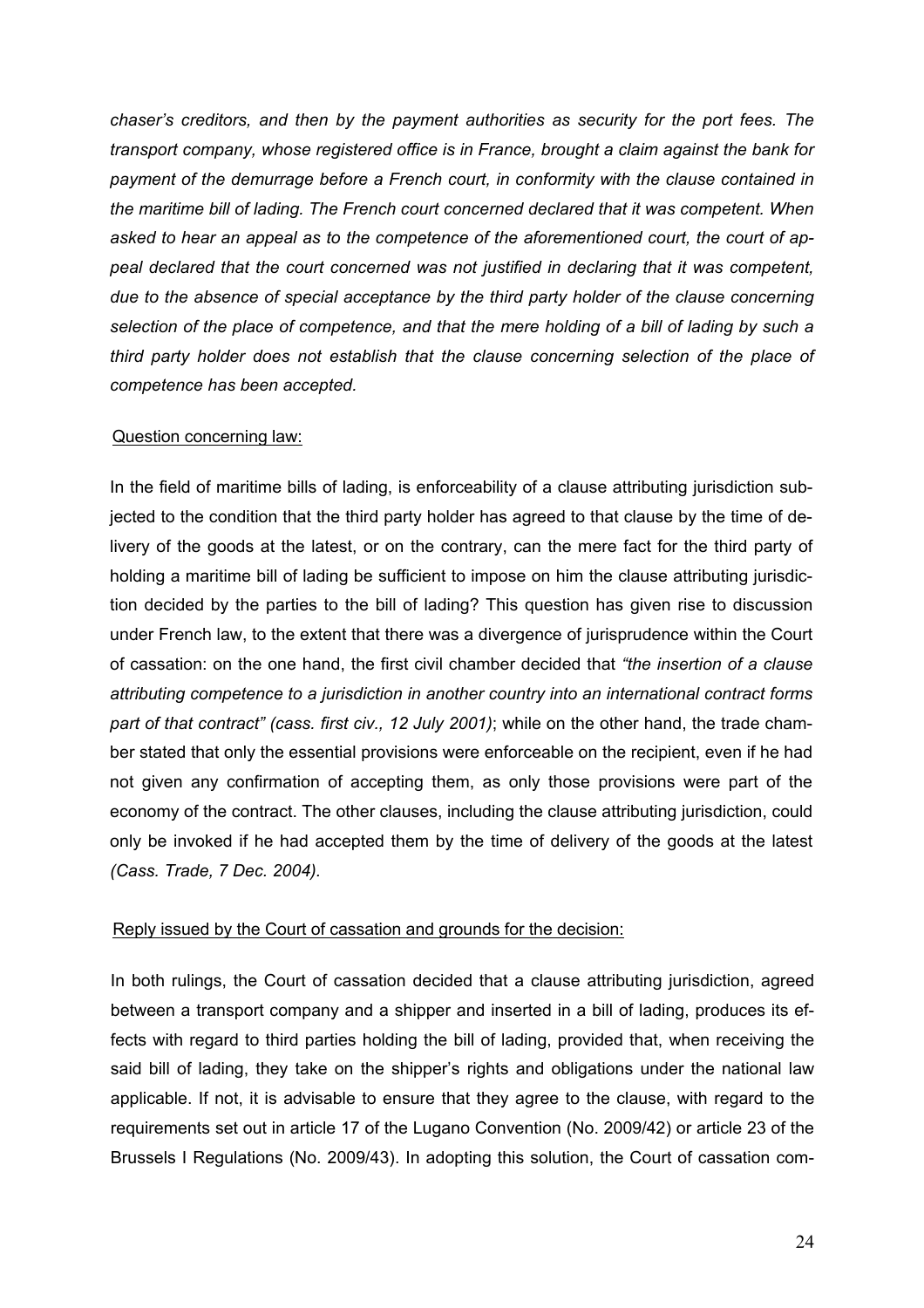plies with the jurisprudence of the European Court of Justice *(CJCE, 9 Nov. 2000, case C-387/98, Coreck Maritime).*

#### New convention:

The terms of article 23 of the revised Convention do not modify the conditions of enforceability and validity of a clause attributing jurisdiction. If, following revision of the Brussels I Regulations, application of that text regarding third party States were to be adopted, it would be necessary to adapt the provision set out in article 23 of the Brussels I Regulations to suit that context; this would present the advantage of unifying all the jurisprudence in the international field and thus make the applicable law more coherent.

## *Article 18 of the Lugano Convention/Article 24 of the Regulation – Entering an appearance*

### **Judgment of the Bundesarbeitsgericht (Germany) of July 2nd 2008 (No 2009/35)**

#### *Facts of the case*

*The plaintiff having its seat in Germany sued for the payment of contributions to a pension*  fund pursuant to a collective agreement. The defendant, who was domiciled in Spain, did not *enter an appearance in the oral hearing at the Landesarbeitsgericht. He had, however, made written submissions on the substance of the case prior to the mandatory hearing aiming at an amicable settlement ("Gütetermin") without contesting the jurisdiction of the German courts.* 

The Bundesarbeitsgericht had to examine whether by putting forward written submissions prior to the "Gütetermin" the defendant had entered an appearance without contesting jurisdiction (Article 24 of the Regulation). According to the case law of the ECJ concerning Article 18 of the Brussels Convention (Elefanten-Schuh v Jacqmain<sup>33</sup>) those submissions fell within the scope of that provision, which under national procedural law were considered to be the first defence addressed to the court. This interpretation could be applied to Article 24 of the Regulation. The Bundesarbeitsgericht held that, given the characteristics of proceedings before labour courts, no such submission had been made. In proceedings before labour courts the principle of oral presentation was given substantially more weight than before civil courts. Therefore only an oral defence (on the substance) would suffice as entering an appearance $34$ .

1

<sup>33</sup> Case 150/80 [1981] ECR I-1671.

<sup>&</sup>lt;sup>34</sup> The Bundesarbeitsgericht has confirmed this jurisprudence in judgments given on 24 September 2009 in three parallel cases (8 AZR 304/08, 8 AZR 305/08 and 8 AZR 306/08). In addition, those 2009 decisions concerned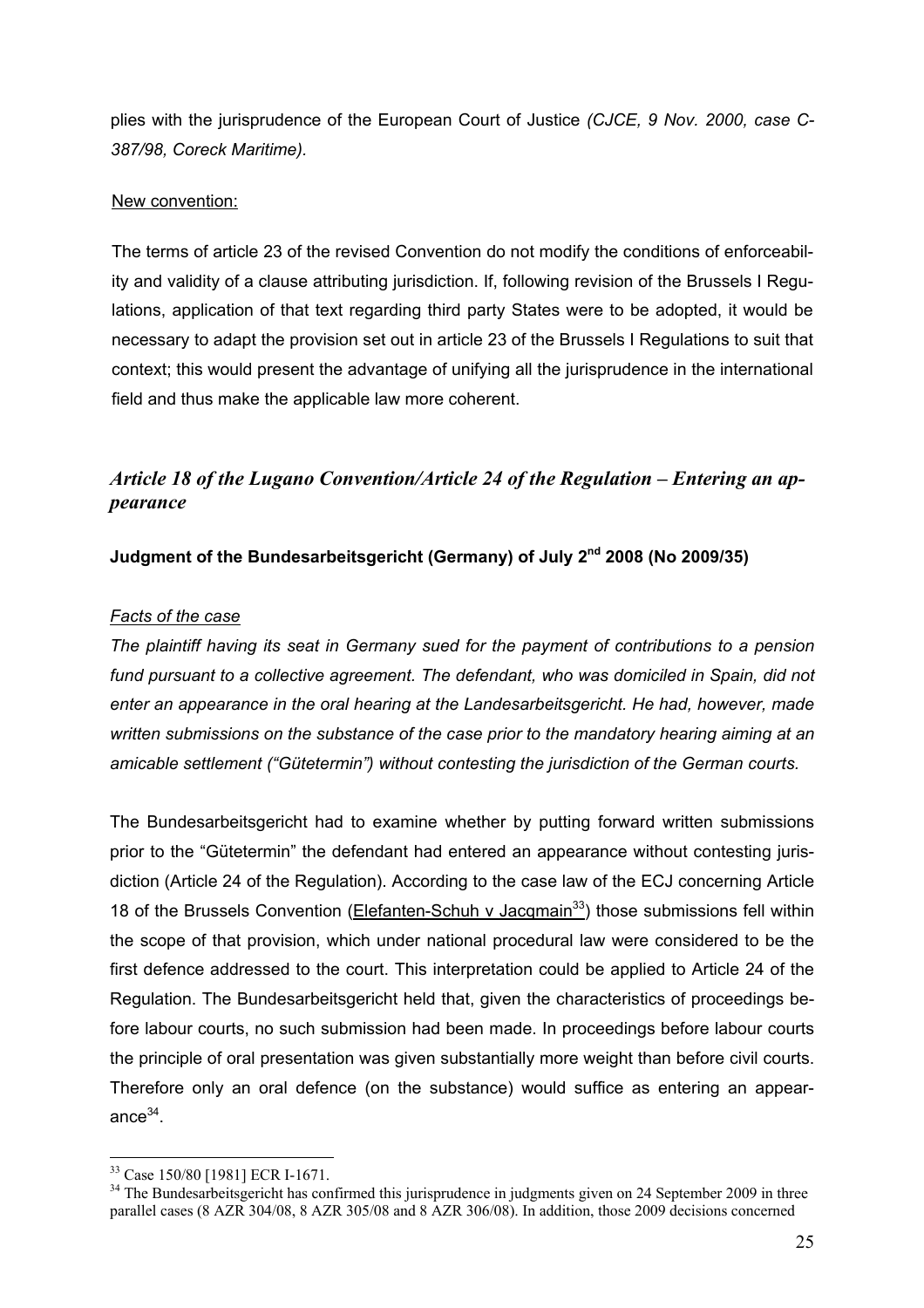## *Article 21 of the Lugano Convention/Article 27 of the Regulation – "Same Parties"*

## **Judgment of the Court of Appeal of England and Wales of January 21th 2008 (No 2009/47)**

#### *Facts of the case*

*A, H and C ("the seller companies") were companies incorporated in Cyprus and holding investments in Russian companies, i. a. in M. In 2004, they sold their shares in company M to the defendants, also incorporated in Cyprus. It is disputed between the parties whether or not the defendants were under an obligation to transfer those shares immediately to a third (Russian) company, E. In June 2006, the seller companies introduced proceedings in England, seeking a declaration that such obligation existed. In Nov/Dec. 2006, the seller companies assigned their claims to K. On 14 February 2007, the defendants introduced action against the seller companies and against K in Cyprus, seeking a declaration that no obligation to transfer the shares to E existed. On 16 February 2007, K was permitted to substitute the seller companies in the English case. The defendants asked the English proceedings to be stayed as there was a prior case against K pending at the courts in Cyprus.* 

In essence, the Court of Appeal had to decide whether assignee and assignor had to be regarded as "the same parties" under Article 27 of the Regulation.<sup>35</sup>

The Court of Appeal referred to the ECJ judgments Tatry v Maciej Ratij<sup>36</sup> and Drouot Assurance et al. v Consolidated Metallurgical Industries<sup>37</sup> wherein the ECJ had stated that the term "the same parties" had an autonomous meaning; Article 21 of the Brussels Convention (Article 27 of the Regulation) must be understood as requiring that the parties to the two actions be identical; the question of whether the parties were the same did not depend on the procedural position of each of them in the two relevant proceedings; the rules set out in Articles 21 and 22 (now 27 and 28) were designed to preclude, as far as possible, the possibility of the non-recognition of a judgment on account of its irreconcilability with a judgment given in a dispute between the same parties in the state in which recognition was sought. The Court of

the interpretation of Article 19(2)(a). The Bundesarbeitsgericht held that the place where the employee habitually carries out his work, in case of a ferry travelling regularly between different Member States, was the country under whose flag the ship was registered, and not the place where the employee regularly boarded the ship. 35 A similar problem (albeit concering Article 34 No 3 of the Regulation) had been raised in a case underlying

the preliminary question of Hooge Raad (Netherlands) in case C-534/08 - KLG Europe Eersel B.V. v Reedereikontor Adolf Zeuner GmbH. The preliminary question was, however, withdrawn.

<sup>36</sup> Case C-406/92 [1994] ECR I-5439.

<sup>&</sup>lt;sup>37</sup> Case C-351/96 [1998] ECR I-3075.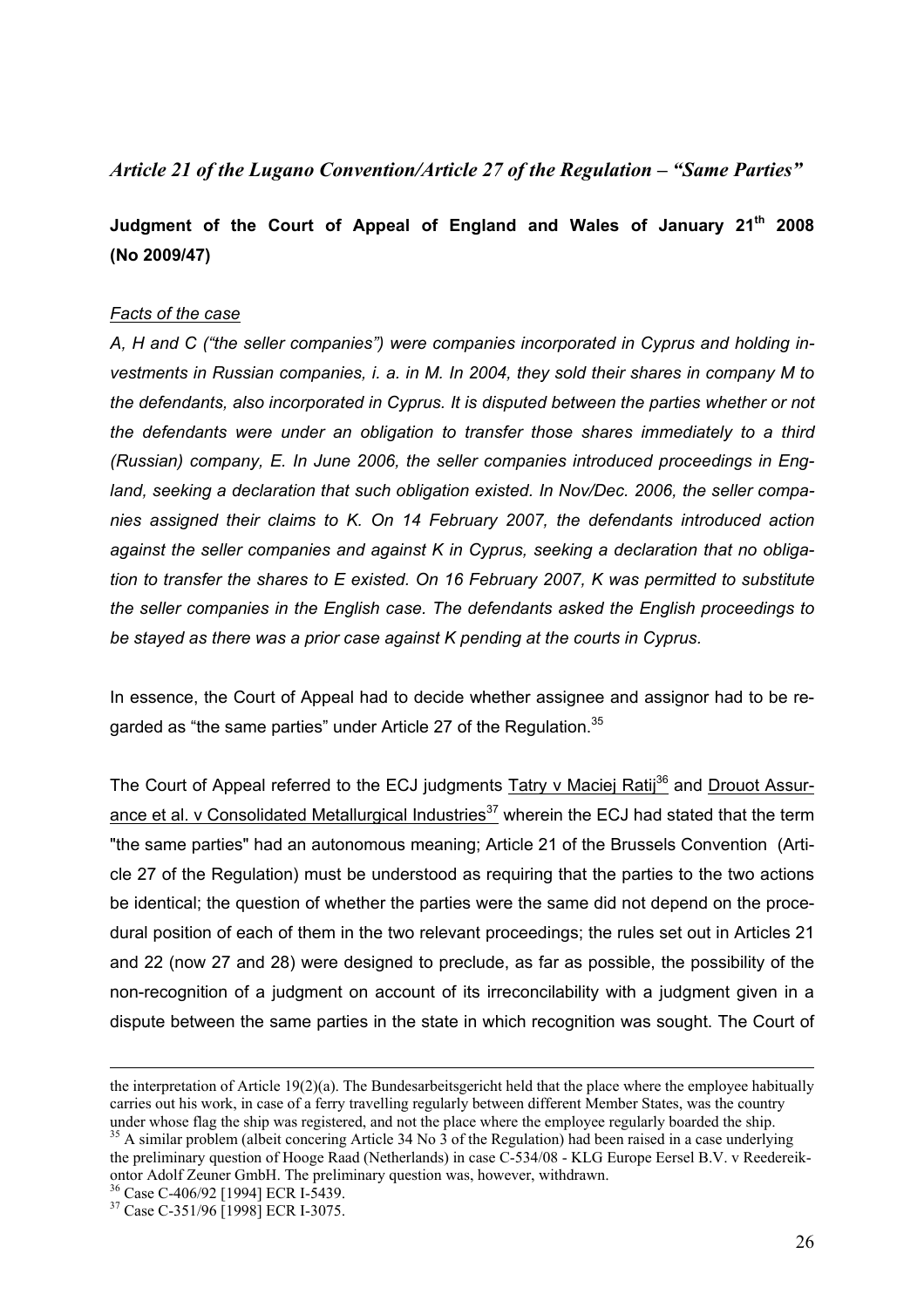appeal considered that in the case it had to decide, K (the assignee) was to be considered "the same party" with respect to the claims invoked by the seller companies (the assignors), as their had been a good arguable case that the assignment was effective, and as therefore the interest K had in the claims was the same in both proceedings.

## **Judgment of the Tribunal fédéral (Switzerland) of November 19<sup>th</sup> 2008 (No 2009/29)**

#### *Facts of the case:*

*Y, a company governed by Italian law, took delivery of goods ordered from X, a company governed by Swiss law. X brought a case against Y before a Swiss court to claim payment by Y of the outstanding balance of the sales price. Y immediately contested the competence of the Swiss court to hear the case. Following the summons, Y summoned X to appear before an Italian court under a claim for damages arising from defects in the equipment delivered.* 

*Taking the summons into account, X, in its further conclusions, asked the Swiss court to note that as regarded Y, it was no longer under any obligation or debt within the framework of execution of the sales contract, on any grounds whatsoever. The Swiss court ruled in favour of the request lodged by the company governed by Italian law, stating that it was advisable to suspend the ruling concerning the last claim made by the company governed by Swiss law, while ruling that it was competent to hear the case concerning the claim for payment of the outstanding balance of the sales price. The company governed by Swiss law brought a claim before the Swiss federal court to obtain reversal of the decision to the extent that it ordered a stay of proceedings.* 

#### Question concerning law:

Is there pendency of case within the meaning of article 21 of the Lugano Convention between a claim that a company no longer owes any amounts stemming from execution of a sales contract and a claim for damages for defective execution of a contract? If so, is the court before which a claim was brought initially, and before which a further claim is brought subsequently, after a claim has been lodged with another court, under an obligation to stay the proceedings concerning that claim?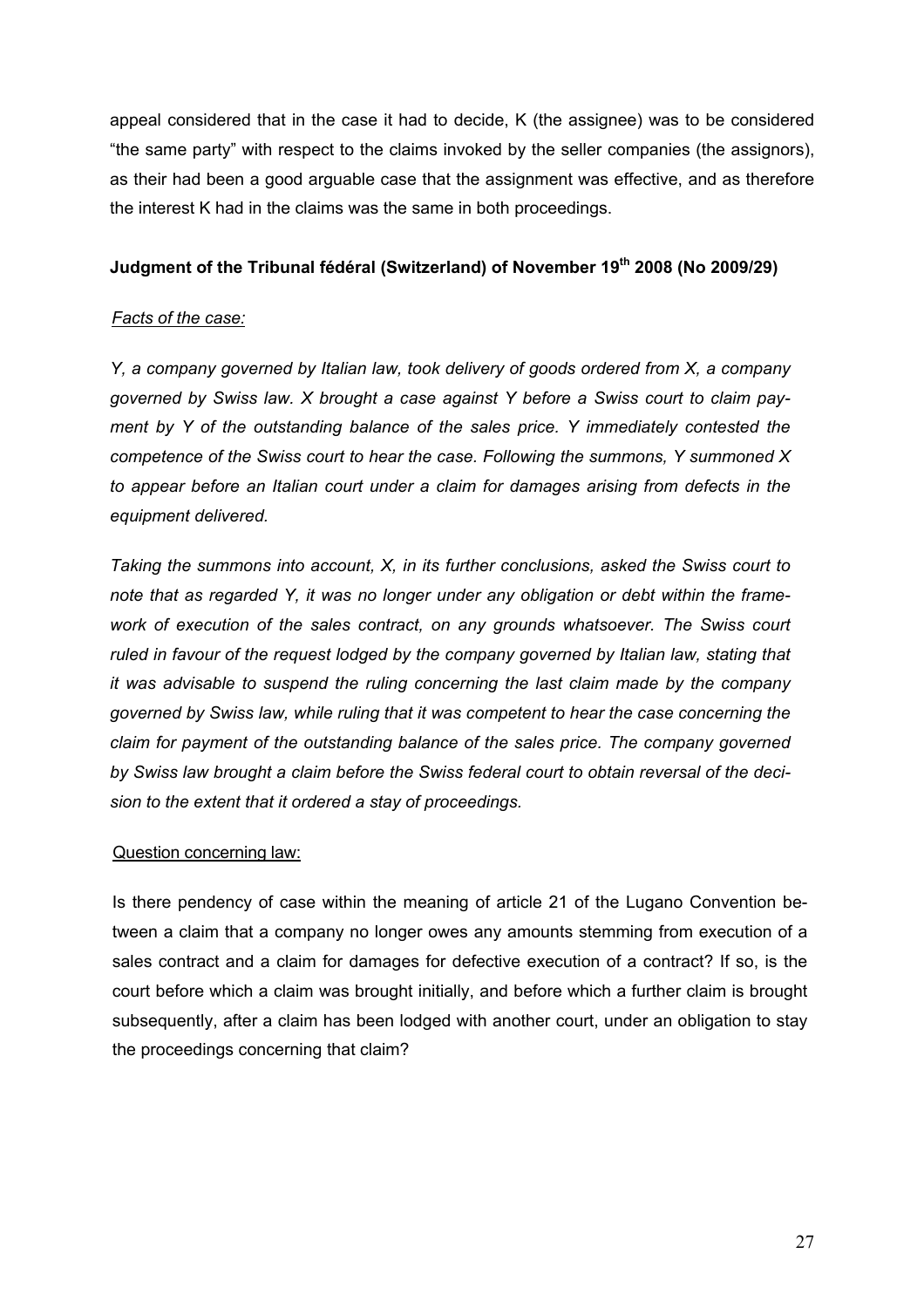#### Reply to the question concerning law and grounds for the decision:

The Swiss federal court ruled that the first judges were correct in considering that:

- There was no pendency of case between the claim for payment of the outstanding balance of the sales price on the one hand, and the claim for damages arising from defects in the equipment delivered on the other hand;
- There was pendency of case between the claim lodged by the company governed by Swiss law on the grounds that it was no longer under any obligation or debt within the framework of execution of the sales contract, on any grounds whatsoever, on the one hand, and that lodged by the company governed by Italian law concerning damages arising from defective execution of the contract, on the other hand; on these grounds, and to the extent that the said claim was made known to the Swiss court after it had been brought before the Italian court, the Swiss judges were correct in deciding to suspend the ruling concerning the said claim.

To put forward grounds for its decision, the federal court noted that, according to the jurisprudence of the European Court of Justice, there is identity of cause and object between two claims if they could lead to irreconcilable decisions within the meaning of article 27 of the Convention, with the further proviso that the object of a claim is linked to its purpose, whereas identity of cause lies in the alleged facts. In the present case, the claim concerning the outstanding balance of the sales price, and that concerning damages for defective execution of the contract, constitute two separate claims. The Court added that two court rulings cannot be seen as being irreconcilable on the grounds that one could recognise one party's right to obtain payment of the outstanding balance of the sales price, whereas the other could recognise the other party's right to compensation for damages. Lastly, the Court noted that this is not the case between the claim lodged by the company governed by Swiss law requesting a ruling that it was no longer under any obligation or debt within the framework of execution of the sales contract, on any grounds whatsoever, and that lodged by the company governed by Italian law concerning compensation for damages arising from defective execution of the contract. Considering that the Swiss court had been asked to hear a case of denial after a case had been brought before the Italian court, the federal court found that the Swiss court was correct in deciding to suspend its ruling on the case.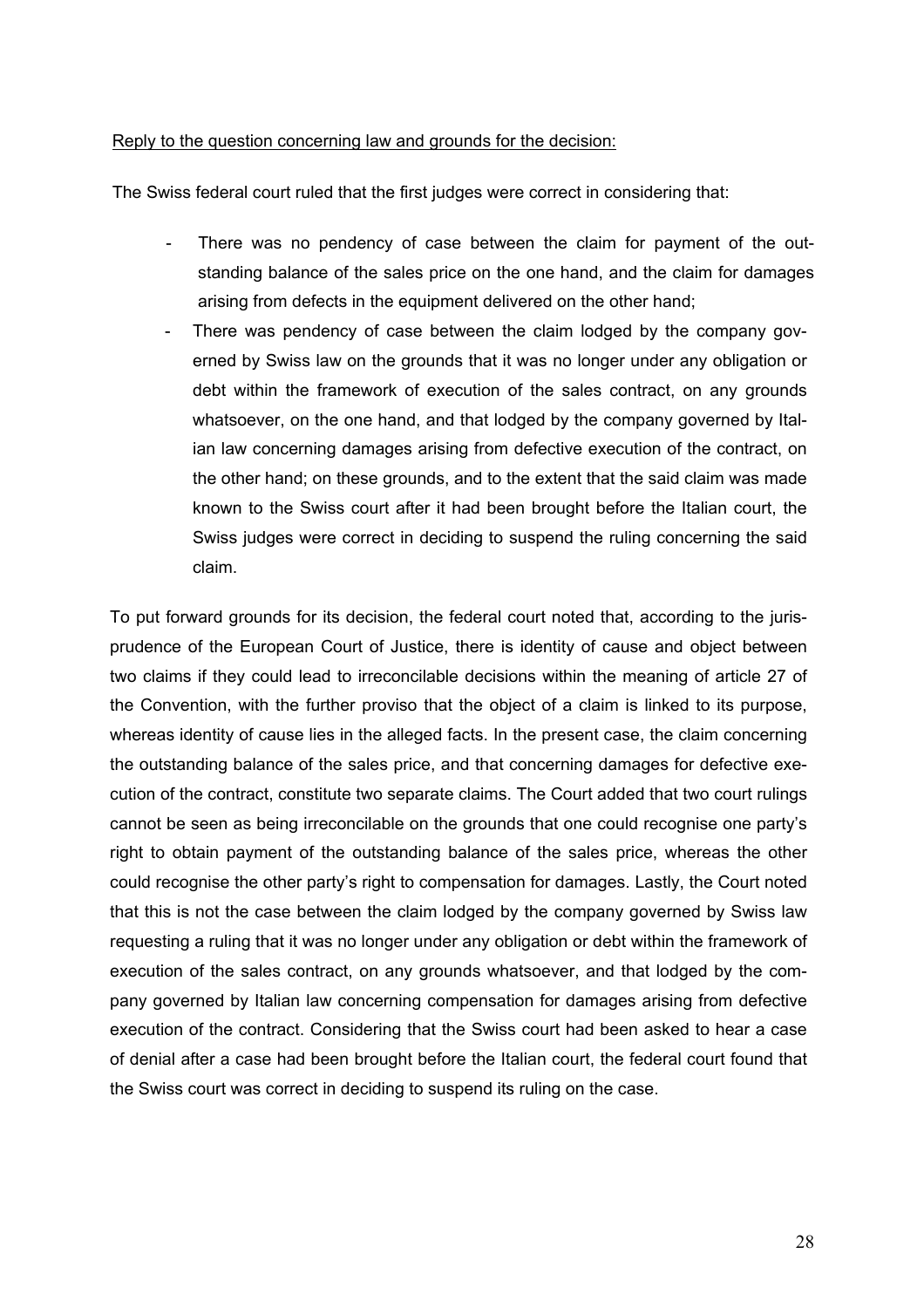#### New convention:

Article 27 of the revised convention does not modify the rule set out in article 21. The revision of the Brussels I regulations will provide the Union with an opportunity to find a solution to the problem of "torpedo" delaying claims and perhaps consolidate the *Gubisch* jurisprudence of the European Court of Justice concerning the definition of pendency of cases.

## *Article 24 of the Lugano Convention/Article 31 of the Regulation – Provisional matters*

## **Judgment of the Oberster Gerichtshof (Austria) of July 16th 2008 (No 2009/24)**

## *Facts of the case see above p. 3.*

As the Oberster Gerichtshof considered having jurisdiction under Article 5(3) of the Regulation, it did not have to rule on Article 31, strictly speaking. However, it briefly discussed the requirement of a real connecting link between the subject-matter of the measures sought and the territorial jurisdiction of the contracting state (referring to the ECJ judgment Van Uden Maritime BV v Kommanditgesellschaft in Firma Deco-Line<sup>38</sup>). The court pointed out that the requirement of a real connecting link had not yet been clearly defined and that it remained unsolved in how far this requirement had to be met in cases other than those concerning provisional performance of a contractual obligation. According to the court this requirement did not restrict interim measures to cases where the alleged anticompetitive conduct was performed in the country of the court seised ("domestic conduct"). After discussing and affirming jurisdiction under Article 5(3), the court returned to Article 31 of the Regulation and based its jurisdiction on provisions of Austrian law without further reference to the "real link" requirement. It (somehow inconsistently) held that there was no need for a preliminary decision of the ECJ concerning Article 5(3) as jurisdiction under Article 31 could *in casu* be based on domestic Austrian law (but without elaborating further on the "territorial link" requirement).

## **Judgment of the Court of Appeal of England and Wales of April 4th 2008 (No 2009/49)**

#### *Facts of the case*

1

*The creditor (M) (the respondent in the appeal) obtained a judgment by Commercial Court in London in proving that he had a 10% interest in the debtors' (CCIC and CCOC) own 10% interest in an oil concession for the exploitation of an oil field in the Yemen, and ordering the* 

<sup>38</sup> Case C-391/95 [1998] ECR I-7091.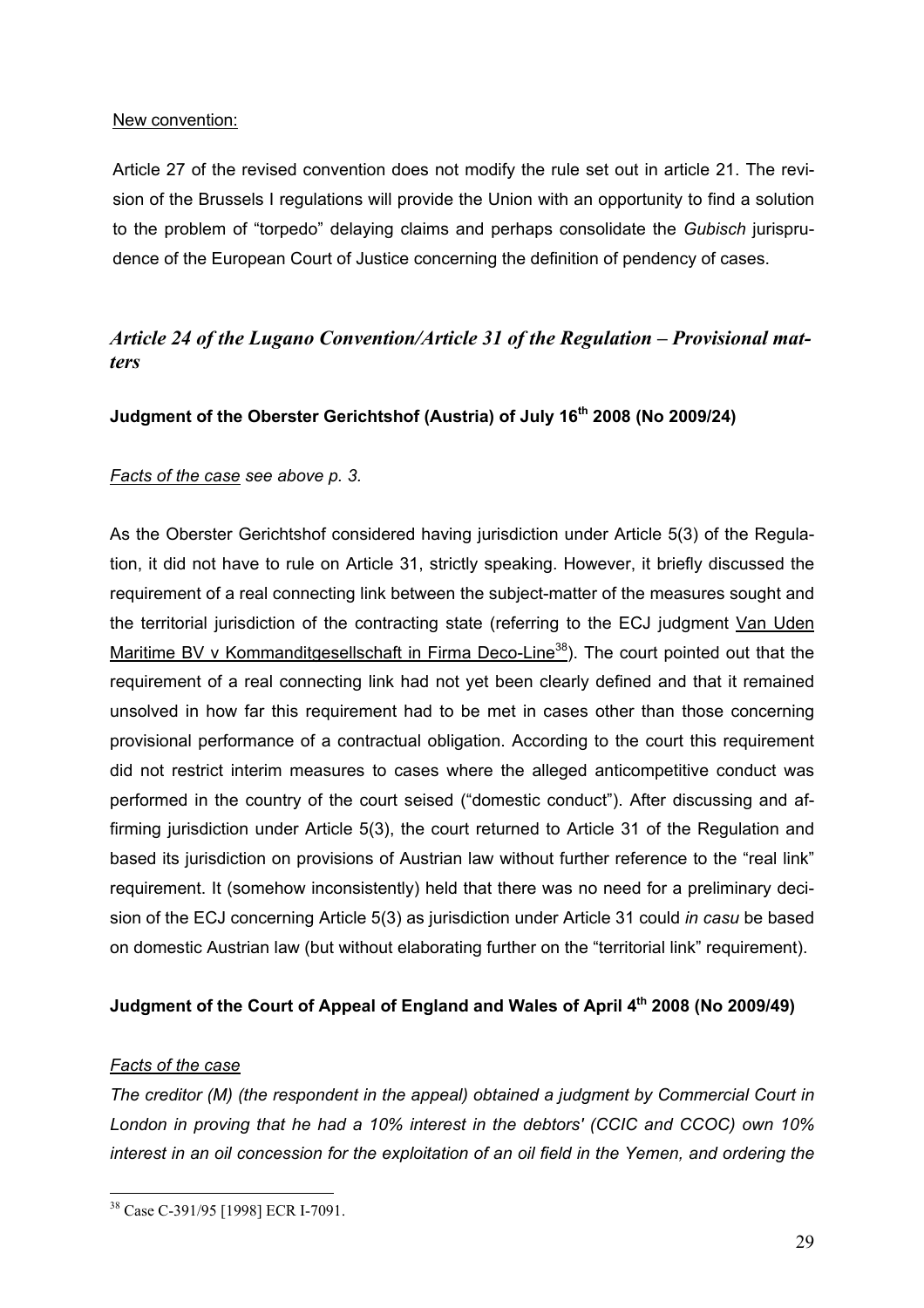*debtors to pay some 50 million dollar. Both debtors were incorporated in Lebanon. After initially objecting to the jurisdiction of the Commercial Court, the debtors later fully participated in the proceedings. The debtors, who were part of a substantial group based in the Lebanon, did not pay the judgment debt, and commenced proceedings in the Yemen for a declaration that they are not liable to the judgment creditor, and in Lebanon and Greece for declarations that the judgment is not enforceable.* 

## *Case 2009/49*

*The Commercial Court appointed a receiver in relation to CCOC's interest in revenues from the concession, made a freezing order restraining CCOC from disposing of its interest in the Concession and from selling oil from the concession area otherwise than in the ordinary course of business, and ordered CCOC and CCIC to make an affidavit of assets. Those measures are objects of the appeal.* 

As far as the Regulation is concerned, CCOC submitted first that it was domiciled in Greece. Consequently, a basis for jurisdiction in the Regulation was required. The fact that the English court had jurisdiction over the merits did not give jurisdiction to deal with enforcement matters, and the jurisdiction in Article 31 to order provisional and protective measures did not apply in the absence of a territorial link with England. Second, regardless of domicile, CCOC considered the orders to be incompatible with the provision in Article 22(5) of the Regulation giving exclusive jurisdiction to the courts of the State in which the judgment had been or is to be enforced even if this State was a third country ("reflexive effect").

The Court of Appeal held that neither freezing order, nor receivership order, were measures of enforcement under English law. Article 22(5) being therefore inapplicable it was irrelevant whether or not the provision had a reflexive effect.

The Court of Appeal thought there was insufficient evidence that CCOC was domiciled in Greece (Article 4(1) of the Regulation), but ruled that even if it were, the orders of the Commercial Court were ancillary to the decision on substance, and aimed at ensuring that the decision might be enforced. As the Commercial Court had jurisdiction on the substance, it could also take such provisional or protective measures as it esteemed necessary (ECJ judgment Van Uden Maritime v Firma Deco-Line<sup>39</sup>). In the Court of Appeal's view, this includes both pre-judgment and post-judgment orders. In addition, the Court of Appeal affirmed that jurisdiction would also follow from Article 31 of the Regulation as there was a sufficient link with England.

<sup>1</sup> 39 Case C-391/95 [1998] ECR I-7091.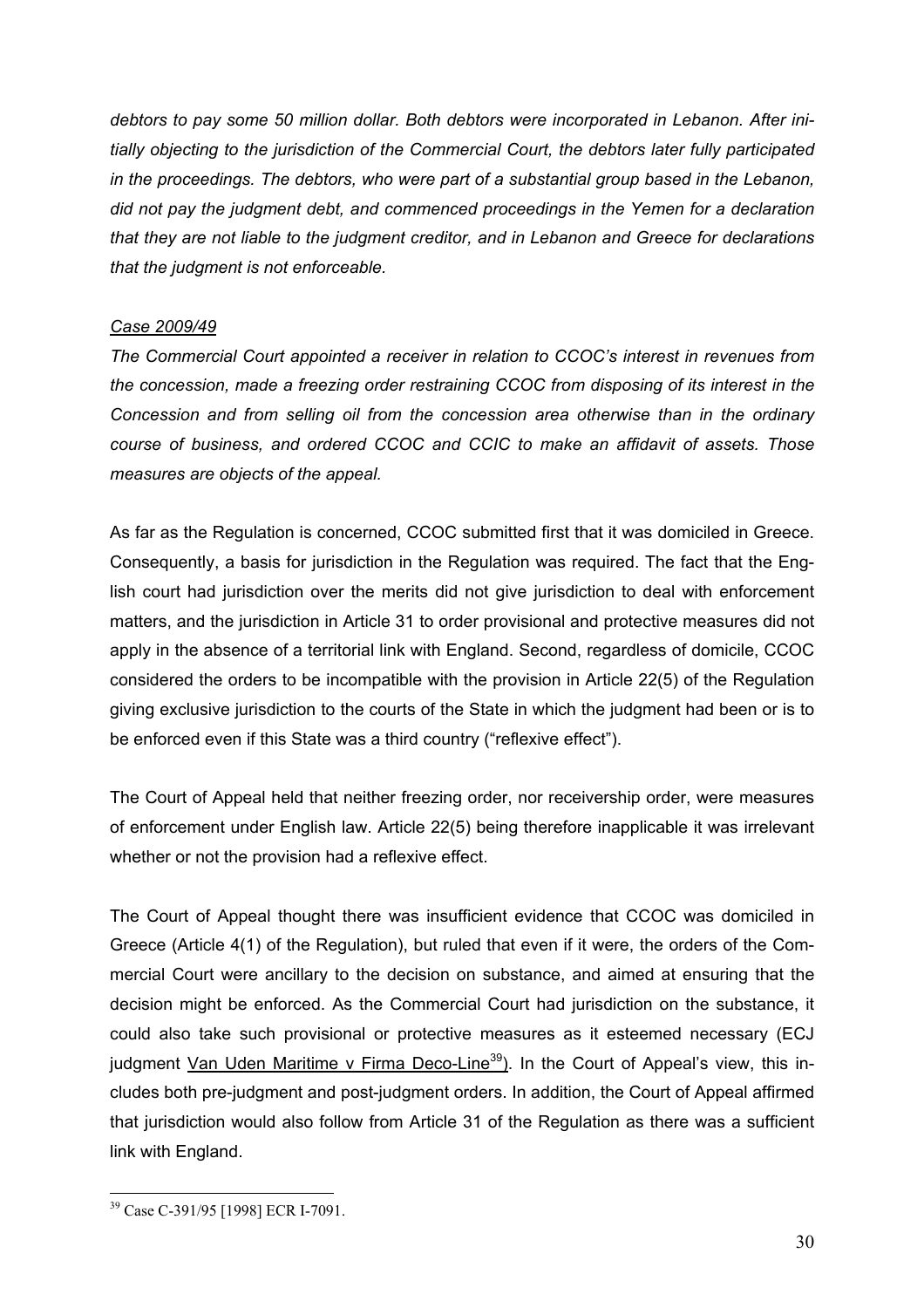### Judgment of the Court of Appeal of England and Wales of June 6<sup>th</sup> 2008 (No 2009/50)

#### *Facts of the case:*

*See case 2009/49 above. In the same context, M obtained an anti-suit injunction ordering CCIC and CCOC not to commence or to continue proceedings against M relating to the case as mentioned above, in any courts other than English or EU courts, including in particular the Yemeni proceedings. CCIC is also domiciled in Greece; CCOC's claim to be domiciled in Greece was rejected by the decision in case 2009/49.* 

This appeal involves the question whether the English court had jurisdiction following judgment to grant an anti-suit injunction against foreign judgment debtors (in a case where the Regulation was applicable as one of the defendants was domiciled in a Member State).

The view of the first instance was that jurisdiction to grant the injunctions was established because the application was designed to protect the underlying action (at the Commercial Court London). CCIC submitted, in essence, that the claim for an anti-suit injunction (including an interim injunction) had a substantive effect and must be supported by a substantive cause of action. The jurisdiction for issuing an anti-suit injunction must therefore be based on a ground of jurisdiction independent from the jurisdiction for the action brought to the Commercial Court London. No such ground for jurisdiction existed for the anti-suit injunction under the Regulation.

The Court of Appeal did not follow this argument. It ruled that if an English court had jurisdiction for the main cause of action, it also had jurisdiction *in pesonam* to make ancillary orders in protection of its jurisdiction and its processes, including the integrity of its judgments. It recalled that an anti-suit injunction binds only the party enjoined, *in personam*, and was effective only in so far as that party is subject to the jurisdiction of the English courts so that the order could be enforced against him. Where a party was properly sued before an English court, an anti-suit injunction was not a separate claim requiring its own basis of jurisdiction. In alternative forum cases, such as the present, it was not necessary for the applicant to rely on a cause of action establishing a separate right not to be sued. The right to apply for an injunction was not of itself the cause of action but was ancillary and incidental to the existing proceedings. The judgment debtors' submission to the English jurisdiction in those proceedings was basis for the imposition of the anti-suit injunction, and the claim for the injunction did not require any amendment, and any separate basis of jurisdiction under the Brussels I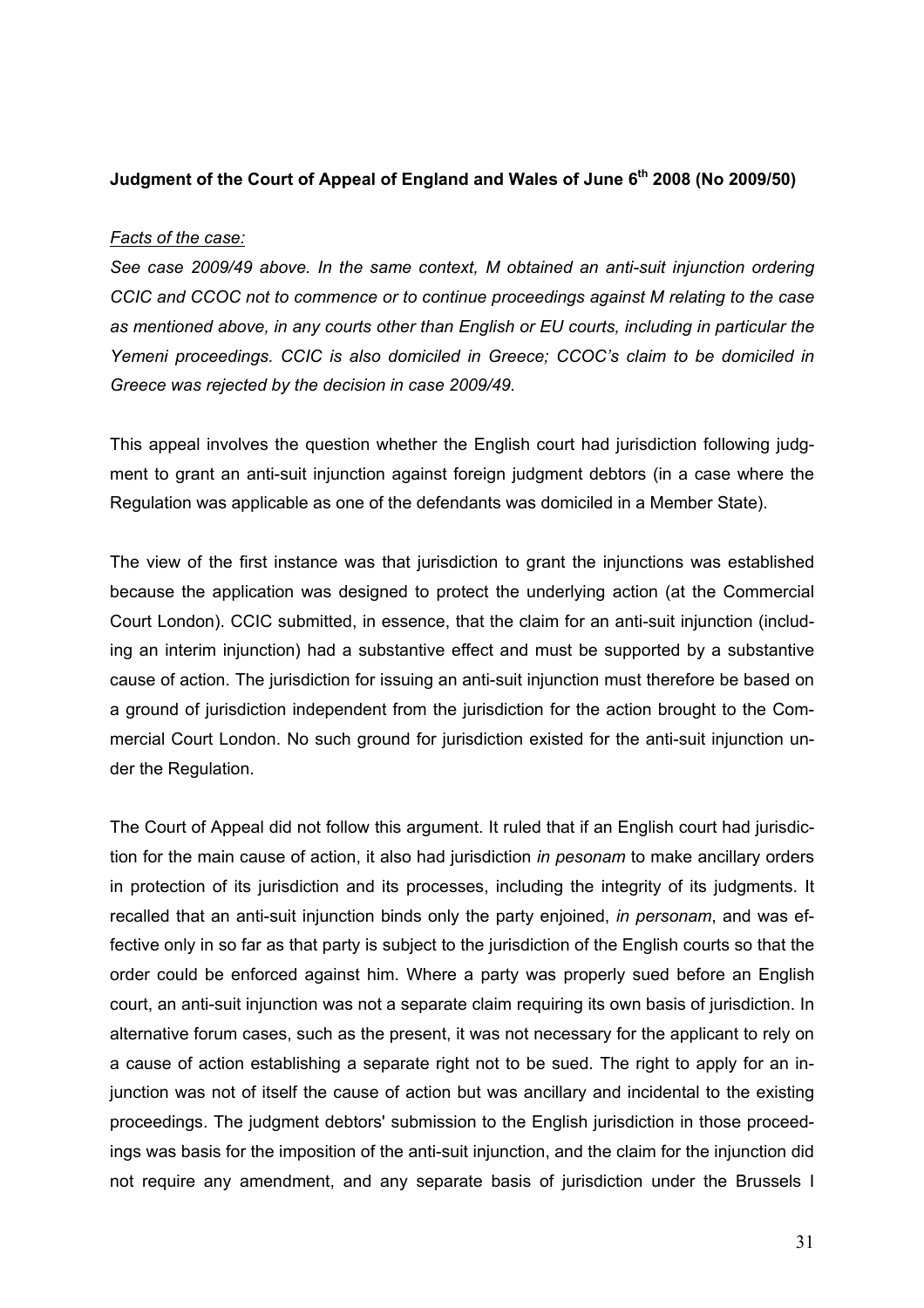Regulation. However, the Court of appeal restricted the injunction as it was common ground between the parties that the anti-suit injunction should not have covered the Lugano States (so that the debtors may bring action to courts of the EU Member States or other Contracting States of the (1988) Lugano Convention).

## **Title III – Recognition and Enforcement**

### *Article 27(1) of the Lugano Convention / Article 34(1) of the Regulation*

**Judgment of the Sąd Najwyższy (Poland) of September 4th 2008 (No 2009/61)** 

#### *Facts of the case*

*The creditor, a German resident, had obtained a judgment a German court ordering the debtor who was domiciled in Poland to pay a certain sum provided that the creditor performed her obligation ("Leistung Zug um Zug" – reciprocal performance by the creditor and the debtor). The debtor had entered an appearance in the German court for the sole purpose of contesting the jurisdiction of the German court, but had not made any intervention on the merits. In accordance with the German code of civil procedure (Zivilprozessordnung), the court had ruled on jurisdiction and on the merit in one procedure and decision. The creditor sought declaration of enforceability of the German decision in Poland. The judgment had first been declared enforceable in accordance with the Regulation. This decision had been annulled by the Sąd Najwyższy as the Regulation was not applicable ratione temporis, and the recognition and enforcement was governed by the Lugano Convention. Furthermore, the court emphasised that the differences between the two acts can affect the outcome of the case, since they adopt different degrees of rigor in relation to so called public order clause (due to the addition of the word "manifestly" in Article 34(1) of the Regulation). The appeal court, reconsidering the case, declared the German decision enforceable, considering there was no ground for refusal under Article 27(1) of the Lugano Convention either. The debtor filed an appeal on cassation.* 

The court held that it was not contrary to public policy that the German court had not made a separate decision on jurisdiction before making its decision on the merits. The procedure applied by the German court was compatible with provisions of the Lugano Convention. Those provisions did not provide special protection for the party which, because of challenging the jurisdiction, had not disputed the merits of the case. Article 18 of the Convention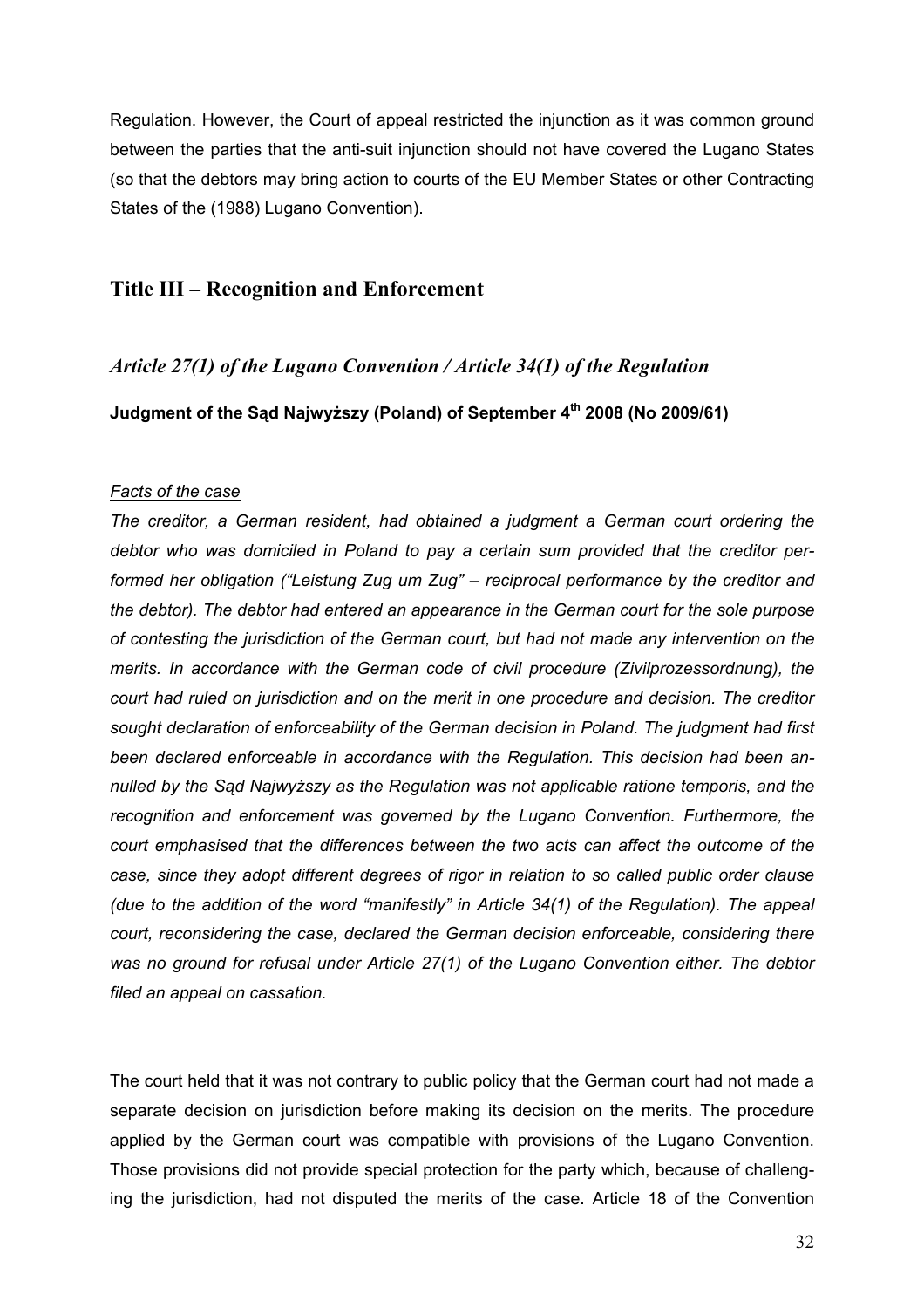stated that a court of a Contracting State before whom a defendant entered an appearance should have jurisdiction. This provision was not applicable where the appearance was entered solely to contest the jurisdiction, or where another court had exclusive jurisdiction. 'Entering appearance solely to contest the jurisdiction' is interpreted as every situation where the lack of jurisdiction was one of the invoked defences, regardless of whether, and what, other defences were used. Therefore, it could not be said that invoking a defence regarding the merits of the case always had to worsen the situation of the party, exposing it to the risk of unwillingly assuming the jurisdiction of the court. Issuing of a separate ruling that affirmed the jurisdiction is not required by Article 18 of the Lugano Convention nor by the German civil procedure. In addition, it was clear that there was no ground for refusal of recognition under Article 27(2) of the Lugano Convention as the debtor clearly had a possibility to participate in the proceedings also on the merits.

The court also rejected the debtor's argument that there was a violation of Article 16(5) of the Convention due to the judgment's ordering simultaneous reciprocal performance of the obligations. The court indicated that enforcement against property of a debtor was to be carried out wherever that property was located. In this case the debtor's place of residence and property is located in Poland; consequently the judgment should be enforced there.

## **Judgment of the Cour de cassation (France) of October 22nd 2008 (No 2009/43)**

## *Facts of the case:*

*A company governed by British law requested exequatur in France of a ruling made by a British court not mentioning grounds, but mentioning a reference to an article authorising the court hearing the claim to issue a ruling in favour of the claimant and covering solely the nature of the reparation or compensation claimed. The exequatur request was rejected by a first court on the grounds that the absence of motivation for a ruling was contrary to the rules of the international public order of procedure, and that a mere reference to an article cannot make up for such lack of motivation.* 

## Question concerning law:

Application of article 27(1) of the Brussels Convention (article 34(1)) of the Brussels I Regulations and the revised Lugano Convention). Determining the field of application of public order in application of these articles.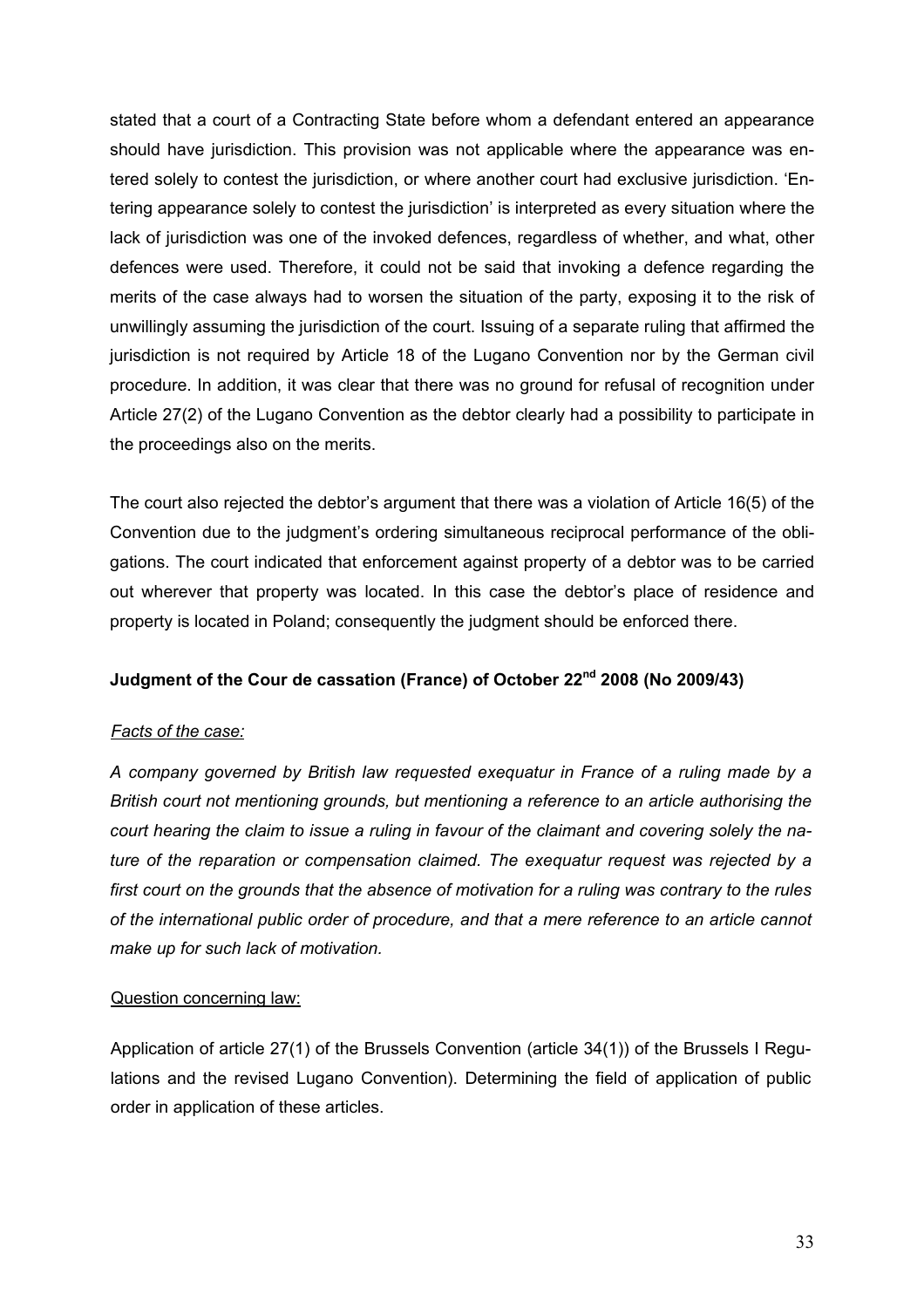#### Reply to the question concerning law and grounds for the reply:

The Court of cassation confirmed the ruling issued by the first court on the grounds that "it is contrary to the international public order of procedure to recognise a ruling made in another country and not mentioning any grounds, without production of documents whose nature enables them to be used as equivalents to the grounds thus lacking"; (...) that after having noted that a simple reference, in the ruling made by a court in another country, [to the article concerned] cannot meet the obligation to give grounds for a ruling, [the first court] sovereignly considered that the summons and its appendices did not constitute equivalents to such motivation, any more than the mentions of the certificate made out subsequently in application of article 12 of the 1982 civil jurisdiction and judgement act.

#### New convention:

The addition of the adverb "manifestly" referring to the fact of going against the public order of the Member State concerned, during the revisions of the Brussels I regulations and the Lugano Convention, would not seem to modify a ruling made on the basis of the revised texts. Within the framework of the revision under way concerning the Brussels I Regulations, the jurisprudence in question shows the usefulness of conserving grounds for refusal to execute due to the fact of going against the public order of the Member State concerned, as conservation of such grounds provides guarantees as to protection of parties' rights in the European judicial area.

## *Article 27 (2) of the Lugano Convention/Article 34(2) of the Regulation*

## **Judgment of the Bundesgericht (Switzerland) of January 7th 2008 (No 2009/27)**

## *Facts of the case*

*The applicant submitted that the Belgian decision could not be recognised in Switzerland according to Article 27(2) of the Lugano Convention because the defendant in the Belgian proceedings was not granted sufficient time to enable him to arrange for his defence. The Swiss company was served with the document which instituted proceedings 28 days before the day of the hearing. According to Belgian procedural laws there should have been 38 days betweens summons and the hearing.* 

The Bundesgericht held that the Belgian decision had to be recognized in Switzerland. The question of sufficient time was not to be judged by the national procedural laws of the State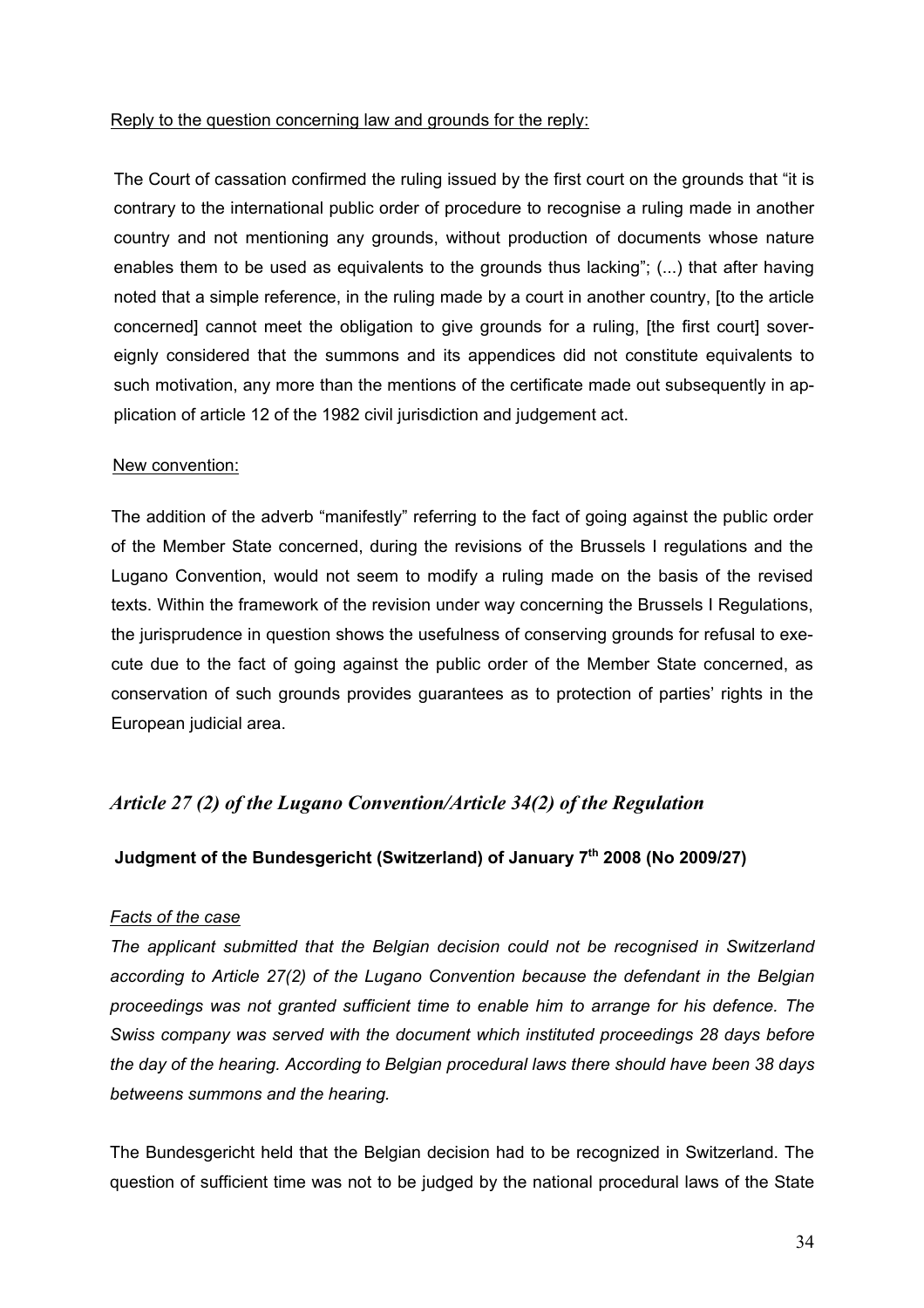of origin. Instead, the court in the State of enforcement had to decide – under its own discretion - whether the defendant had sufficient time to arrange for his defence, taking into account the circumstances of the case. In this case 28 days were considered to be sufficient.

## New Convention:

The wording of the new Article 34 (2) is the same as that of the old Article 27 Lugano Convention expect for the words "unless the defendant failed to commence proceedings to challenge the judgment when it was possible for him to do so" (irrelevant in this context). Therefore no different outcome of the case is to be expected under the revised Convention.

## **Judgment of the Tribunal fédéral (Switzerland) of July 1st 2008 (No 2009/28)**

## *Facts of the case:*

*A company lodged a claim covering execution in Switzerland of a ruling issued by a British court by default.The claim was rejected by the Swiss court on the grounds that the debtor had not been given notice of the summons concerning the case via the required channels or in good time, to enable him to attend the trial. Indeed, notice of the summons concerning the case had been handed over in Lebanon to one of the debtor's wives, by a Lebanese bailiff acting on the instructions of a Lebanese lawyer, who had been empowered in turn by the claimant's British counsel. Such notice was thus not given via the required channels, as Lebanon only accepts notice in its territory of legal deeds issued in other countries, if such deeds are forwarded via the required diplomatic channels.* 

## Question concerning law:

How can the regularity of a summons concerning a case be assessed if notice is given in a State that is neither the State of origin, nor the State of execution, and if the Lugano Convention contains no criteria in the matter?

## Reply to the question concerning law:

When notice is given in a State that is neither the State of origin, nor the State of execution, the regularity of the notice has to be assessed initially in the light of the international law applicable to legal writs from the State of origin served in that other State. Failing specific international rules, it is necessary to apply the general principles concerning legal notice from one State served in another State. In the present case, as Lebanon does not authorise serving of legal writs issued in other countries, such writs can only be served by the local authorities, on the basis of a request sent via diplomatic channels, failing which the sovereignty of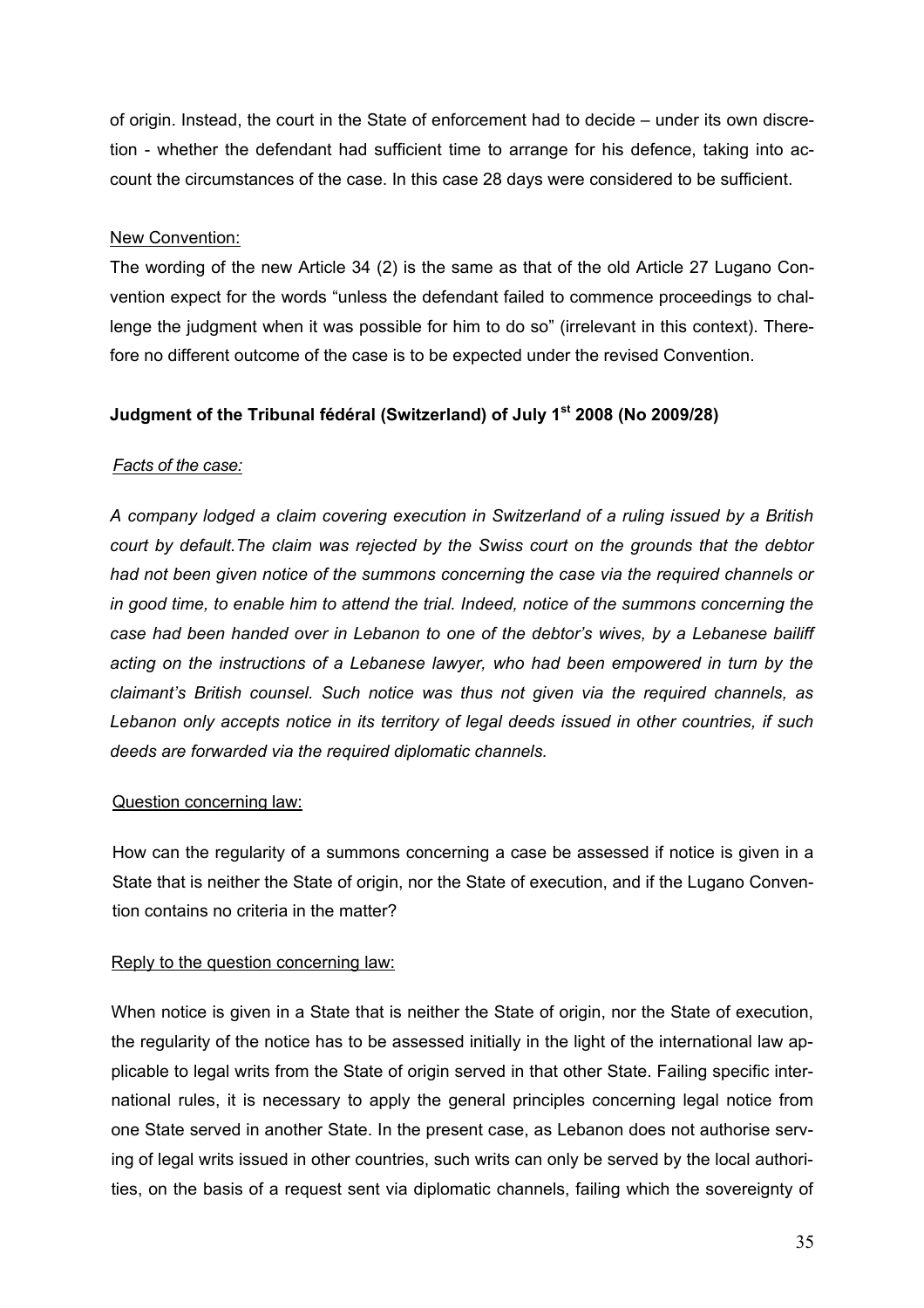that other State is violated; this means that the notice of the summons concerning the case is null and void and that the ruling issued by the British court cannot be recognised.

#### New Convention:

The new article 34 of the revised convention does away with the requirement as to regularity of notice; thus the only requirement concerning notice is that the defendant must be informed of the summons or an equivalent writ concerning a case in good time and in a way that enables him to organise his defence. This means that henceforth, the grounds of nonrecognition due to irregularity of the notification procedure can only be invoked in the event that the said irregularity has prevented the defendant from attending the hearing to present his defence (cf. explanatory report concerning the revised Lugano convention, § 135). Nonetheless, in the present case, we could reflect on the solution that would be applied under the situation as described. In fact, the irregularity put forward is such that the writ in question has to be considered as being inexistent, because the irregularity concerned was substantial. If the defendant fails to appear at the hearing, the question to be examined is whether, in application of the revised Convention, it would be possible for a court to consider that in such a case, the defendant was unable to present his defence in good time, which constitutes grounds for non- recognition.

## **Judgment of the Supremo Tribunal de Justica de Lisboa (Portugal) of October 18th 2007 (No 2009/59)**

#### *Facts of the case*

*The case illustrates the application of Articles 53(2), 54 and 55 of the Regulation in the context of Article 34(2) of the instrument. The judgment, a default decision (Versäumnisurteil), had been given by a German court. The document instituting the proceedings was served to the defendant by public notification in accordance with section 186 of the German Zivilprozessordnung. The defendant, domiciled in Portugal, had not appeared in the German proceedings.* 

The request for declaration of enforceability was made in Portugal initially without the certificate. The Supremo Tribunal ruled that it followed from Article 54 and Annex V of the Regulation that it had to verify that the document instituting the proceedings had been served to the defendant. Even though the certificate did not indicate the day of service of the document instituting the proceedings, service could be demonstrated by other means. However, in the case it had to decide, the Supremo Tribunal was not satisfied with the evidence brought by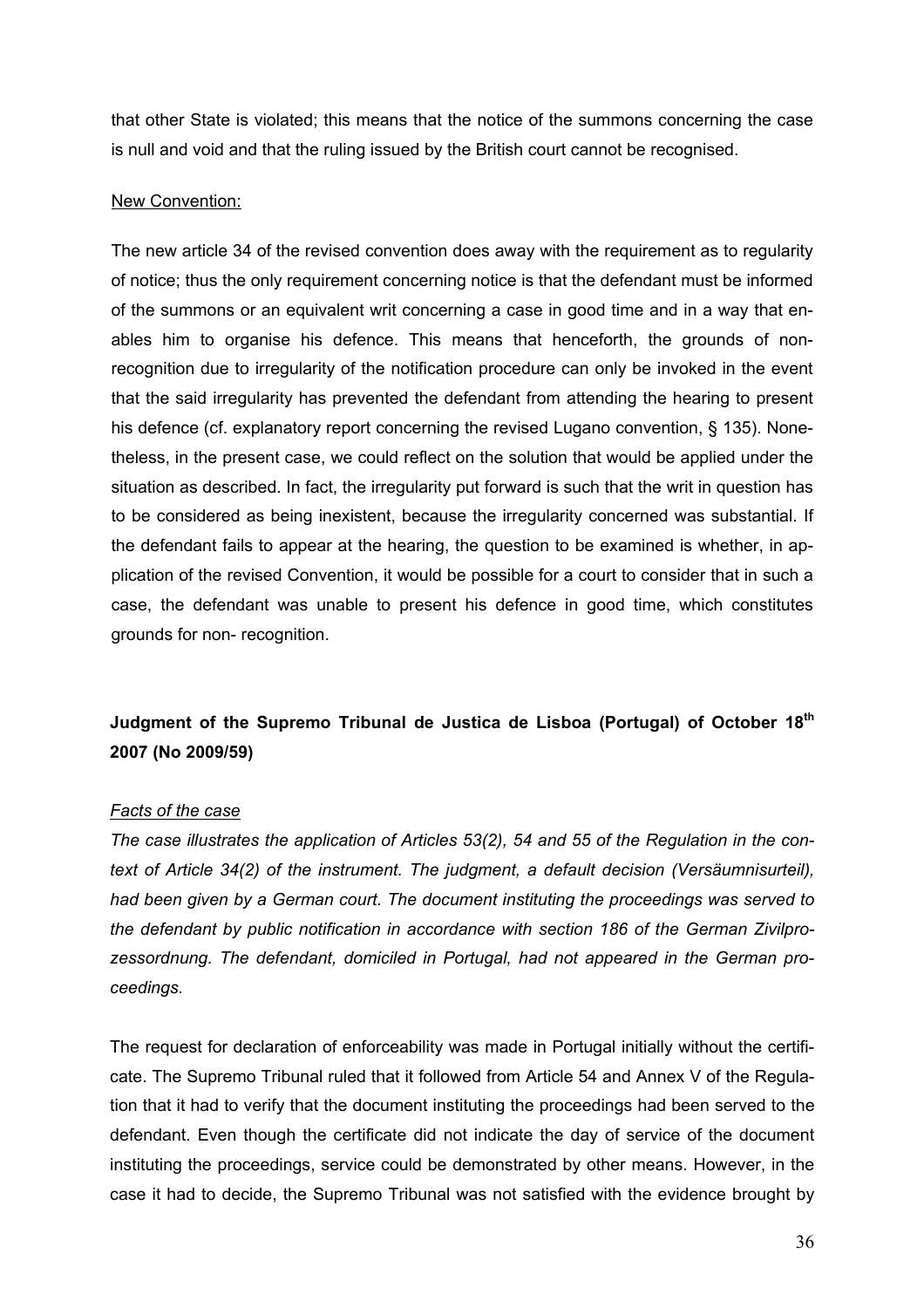the applicant and upheld the decision of the previous instance which had annulled the declaration of enforceability for the reason set out in Article 34(2) of the Regulation. It considered that the applicant had neither proved that the document instituting the proceedings had been notified, nor that the defendant could have commenced proceedings challenging the judgment of the German court and failed to do so.

## **Title IV Other provisions**

## *Article 54 of the Lugano Convention*

## **Judgment of the Sąd Najwyższy (Poland) of July 17th 2008 (No 2009/60)**

### *Facts of the case*

*The applicant contested a decision refusing declaration of enforceability of a German default judgment pursuant to Article 34(2) of the Regulation. The proceedings in Germany had been instituted in 2003, the judgment given in February 2004. Applicant had motivated her further appeal invoking violation of Article 34(2) of the Regulation.* 

The Sąd Najwyższy considered the appeal on cassation to be unfounded as it was filed on the basis a violation of the Regulation, which was not applicable in this case *ratione temporis*. In fact, recognition and enforcement was governed by the Lugano Convention (Article 54(1) of the Lugano Convention). Under Polish law, an appeal on cassation could be effective only if its motives correctly identify defectiveness of the decision of the court of the previous instance. The Sąd Najwyższy was not empowered to make independent specification of pleas or to hypothesize which provisions should constitute the grounds for cassation.

The Sąd Najwyższy also recalled Article 37 of the Lugano Convention (adversary nature of the appeal proceedings). However, this requirement did not require an oral hearing of the parties. It was sufficient if they had the opportunity to make written observations.

Finally, the Sąd Najwyższy considered that under Article 46 of the Lugano Convention the applicant which applies for recognition of enforceability of a default judgment is obliged to present an original version or a certified copy of a document showing that the document instituting the proceedings (or equivalent) was delivered to the defendants, who failed to attend the hearing. In this case, the documents had not been duly delivered as there were problems with the indications of the forenames and surnames of the defendants. The requirements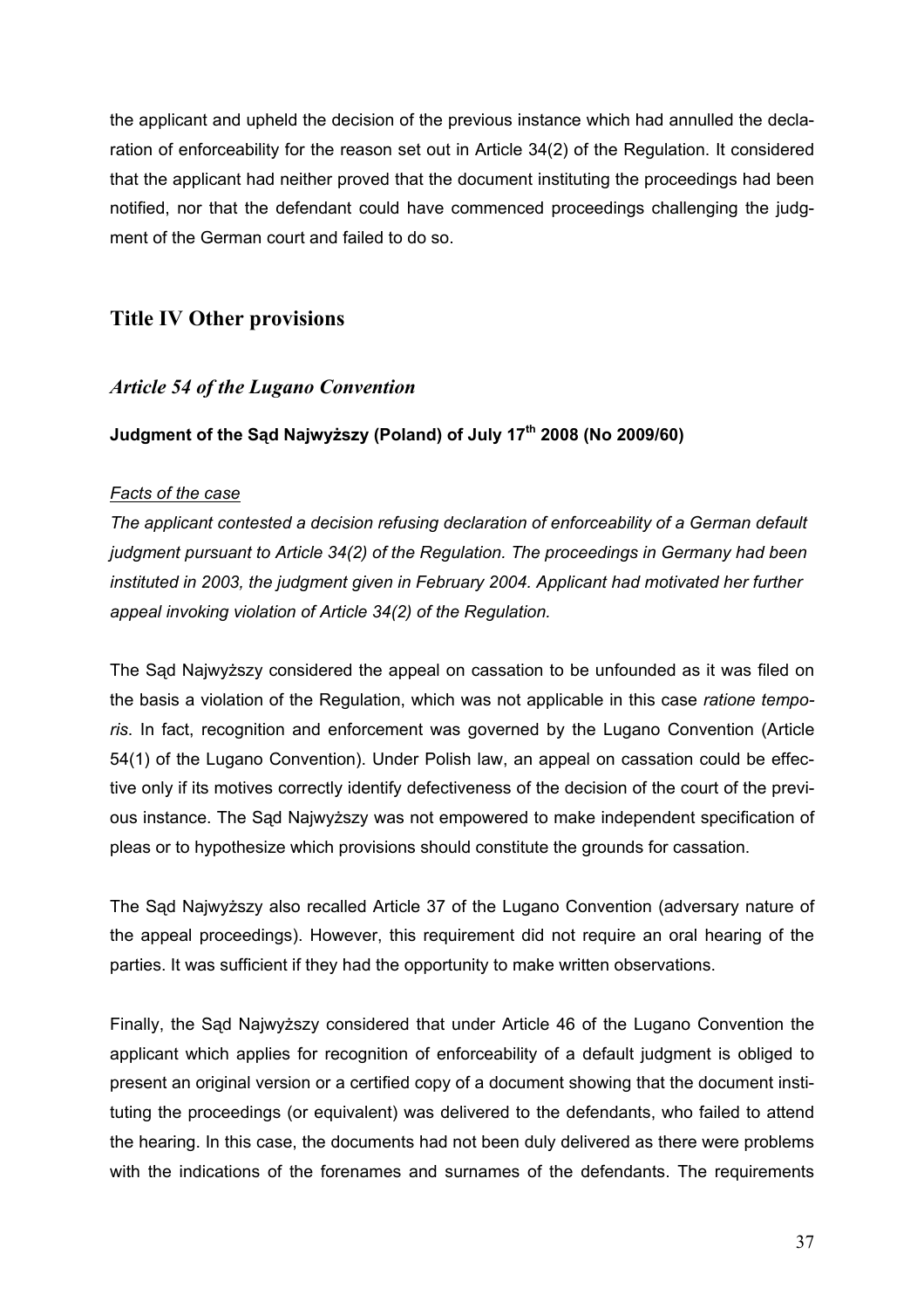concerning delivery of documents needed to be, in court's opinion, obeyed rigorously since they have the character of a guarantee of the defendants' rights.

## *III. Final remarks*

Overall, most decisions refer to ECJ interpretation of the Brussels Convention/the Regulation and apply principles set out there. The vast majority of cases now fall under the Regulation (which is not surprising as the instrument has been in force since March 2002).

Not all "new" legal problems are made subject to preliminary rulings – national courts also use existing ECJ jurisdiction as a starting point and deduce answers to such questions from those ECJ rulings. E. g. the question whether an "interim measure" can be given even after the final decision of the case in order to secure the enforcement of that decision might have been worth looking at in more detail.